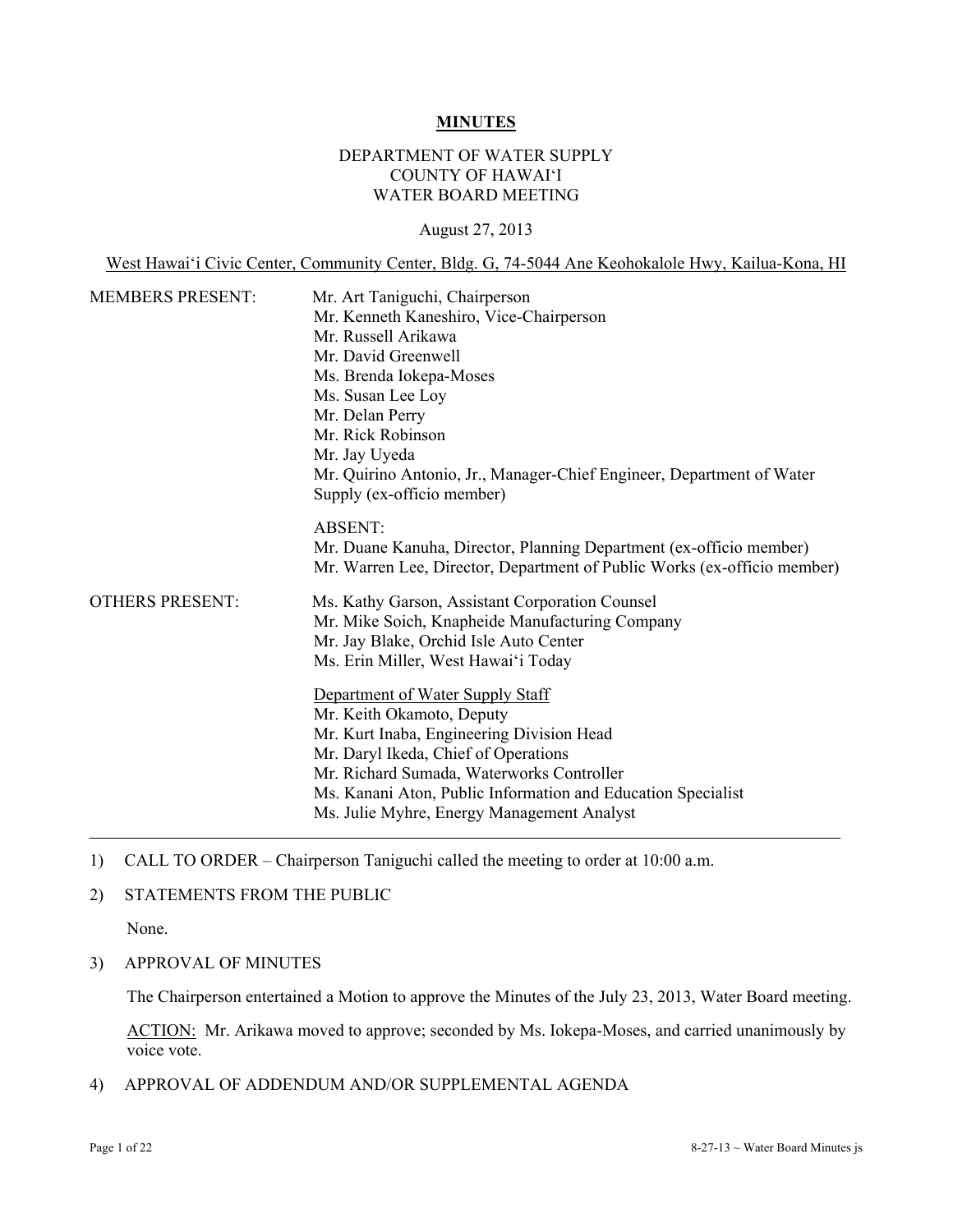None.

### 5) SOUTH HILO:

# A. **VEHICLE BID NO. 2013-09, FURNISHING AND DELIVERING A VEHICLE TO THE DEPARTMENT OF WATER SUPPLY:**

Bids for this item were opened on August 9, 2013, at 2:00 p.m., and the following are the bid results:

|                                                                                   | David S. DeLuz Sr.<br>Enterprises, Inc. dba Big<br><b>Island Toyota, Inc.</b> | <b>Inter Pacific Motors,</b><br>Inc., dba Orchid Isle<br><b>Auto Center</b> |
|-----------------------------------------------------------------------------------|-------------------------------------------------------------------------------|-----------------------------------------------------------------------------|
| <b>Vehicle:</b>                                                                   |                                                                               |                                                                             |
| One (1) only 2013 or later, Sport Utility<br>Vehicle (SUV), 4-door, 4-wheel drive |                                                                               |                                                                             |
| Total delivery price                                                              | \$41,999.95                                                                   | Non-responsive                                                              |
| Delivery time (calendar days)                                                     | 30                                                                            |                                                                             |

The Manager-Chief Engineer recommended that the Board award VEHICLE BID NO. 2013-09, FURNISHING AND DELIVERING A VEHICLE TO THE DEPARTMENT OF WATER SUPPLY**,** to David S. DeLuz Sr. Enterprises, Inc. dba Big Island Toyota, Inc., at a cost of \$41,999.95 and that either the Chairperson or the Vice-Chairperson be authorized to sign the contract, subject to approval of the contract as to form and legality by Corporation Counsel.

MOTION: Mr. Robinson moved to approve; seconded by Mr. Greenwell.

The Manager-Chief Engineer said that this vehicle would replace the one he had been driving. The car broke down, and its transmission needs to be replaced. DWS plans to keep the car, but in the meantime wants to order a new vehicle for the Manager-Chief Engineer's use.

ACTION: Motion carried unanimously by voice vote.

### B. **VEHICLE BID NO. 2012-12, FURNISHING AND DELIVERING VEHICLES TO THE DEPARTMENT OF WATER SUPPLY, PARTS "B" AND "C":**

The vendor, Inter-Pacific Motors dba Orchid Isle Auto Center, requested to address the Board to appeal the Department's decision to deny a time extension for Parts "B" and "C" of VEHICLE BID NO. 2012- 12, FURNISHING AND DELIVERING VEHICLES TO THE DEPARTMENT OF WATER SUPPLY, PARTS "B" AND "C".

The Manager-Chief Engineer said that the Department had administratively denied the request for a time extension, because the circumstances were very similar to a situation involving delayed delivery of vehicles by Orchid Isle last year. In the case last year, the Board granted Orchid Isle's request for a time extension, he noted.

Ms. Garson said that the Orchid Isle representative, Mr. Jay Blake, could make a presentation to the Board.

Mr. Blake apologized for appearing again before the Board to request a time extension. He said he had five sets of documents as evidence to show Orchid Isle's part of the contract. Mr. Blake noted that last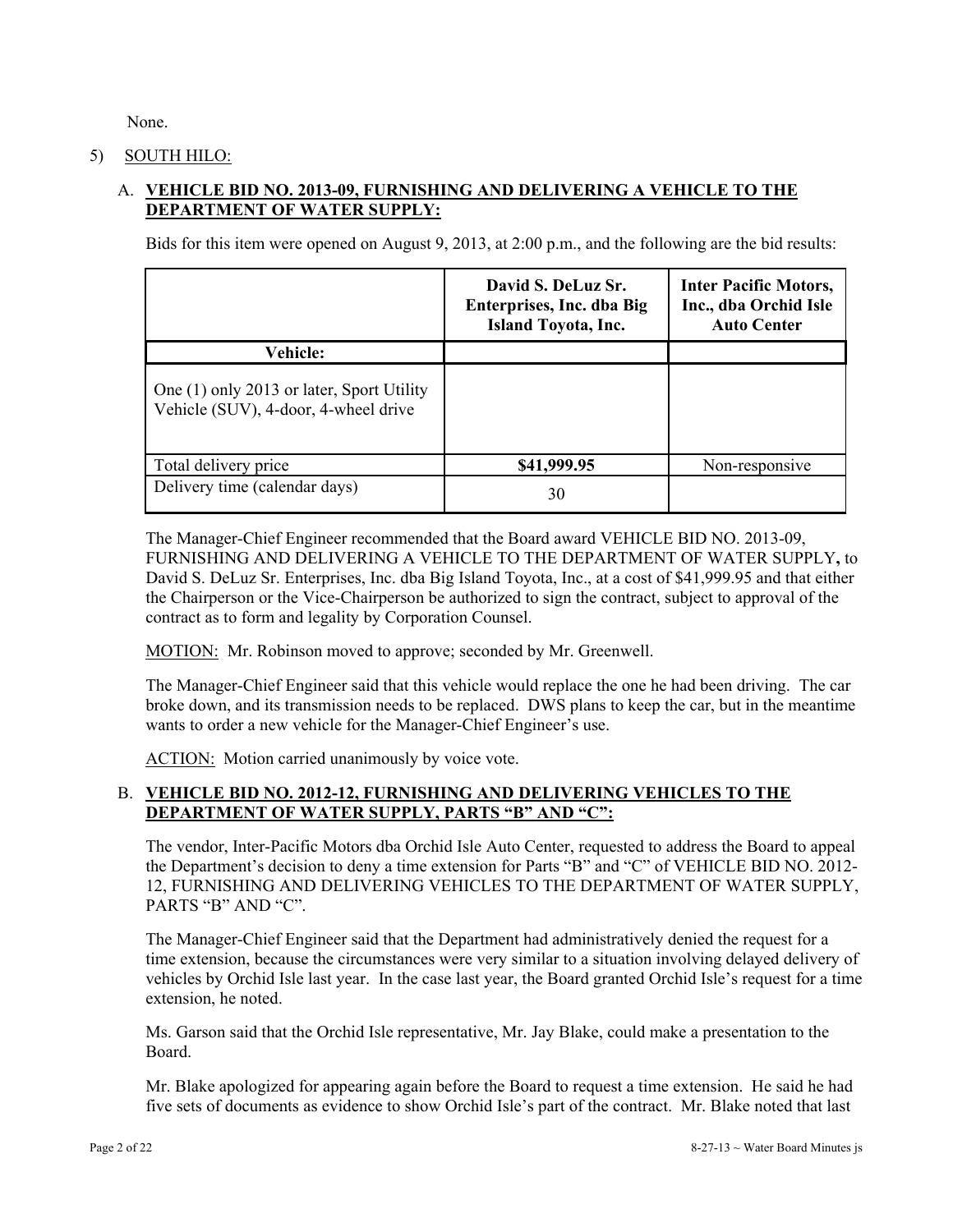vehicles throughout the whole history. Mr. Blake said he would really appreciate it if the Board would year, he had a 180-day deadline to deliver the trucks in question, and he missed that deadline. Therefore, Orchid Isle requested an additional 30 days, which he said should have been more than enough time to get the vehicles delivered. Orchid Isle placed the order for the vehicles on the day that they got the Notice to Proceed from the Water Board, he said. The vehicles were built in late January, and the vehicles arrived at the facility of Orchid Isle's vendor for outfitting; that is where the trouble arose. Orchid Isle has been monitoring the status ever since the vehicles had body work done at the facility of the vendor, Knapheide Manufacturing Company. However, there have been delays on top of delays, and meanwhile, Orchid Isle has pushed and pushed to get the logjams solved. Mr. Blake reported that the vehicles are now en route, and are on the West Coast. As long as the vehicles are loaded on the Matson container next week, the vehicles should arrive in Hilo by the end of the third week of September. The documentation, which Mr. Blake distributed to the Board, shows the email trail between Orchid Isle and Knapheide; one set of documents shows the order date and status of the consider granting the time extension.

The Manager-Chief Engineer said that the Department still needs the vehicles in question. One is for use in Hilo, and the other is for Kona, he said.

Mr. Greenwell noted to Mr. Blake that this was a repeat of last year's scenario; he asked what Orchid Isle planned to do in the future.

Mr. Blake said that ironically, Orchid Isle last year had used a different body company, Reading. Because of the situation that arose, Orchid Isle switched to Knapheide. Just by chance, the same problem has occurred. Mr. Blake said he really did not have an answer to Mr. Greenwell's question. He said it was not an excuse, but this is the way things have been the past few years since the recession ended. All of the different body companies, including Knapheide, Ford, Reading, Monroe, etc., laid off workers during the recession, and now, with demand rising, the manufacturers are having a hard time keeping up.

Mr. Greenwell asked if the lead time in the contract is too short.

Mr. Blake said that in the past, generally speaking, it was not too short. The 210 days normally would be plenty of time, but in the past couple of years, the process of building a vehicle takes forever.

Mr. Mike Soich of Knapheide asked to be allowed to address the Board.

The Manager-Chief Engineer noted, before Mr. Soich spoke, that last year's time period was 180 days, which was extended by another 30 days. This time around it was for 210 days, to make up for what happened last year.

 coming from the factory – except that in this case, the vehicles go through the factory to Knapheide Mr. Soich said he is based in Phoenix and represents the Southwest region for Knapheide, spanning from New Mexico to Hawai'i. He said he was there to support Mr. Blake, who he said did everything right to try to fix the problem. Mr. Soich offered the timeline of everything that happened. Knapheide received Mr. Blake's purchase order in a timely manner at the end of January this year; Knapheide cleared it with their engineering staff and readied the vehicles for production in early February. The vehicles came out of Knapheide's plant in mid-April, and Knapheide shipped the vehicles to its facility in Kansas City which does all of the company's "up-fits" for Ford. The location is close to the Ford manufacturing plant, and hence the vehicles went back into Ford's system. This made it possible for the vehicles to come to DWS at a very low cost because Ford is shipping the vehicles as if they were after the factory up-fits the vehicles, and on to DWS. Mr. Soich explained that it would cost much more if Knapheide were to ship the body to the West Coast for assembling on the truck there, and then ship the vehicles directly on to the barge. That process would markedly shorten the time, but it would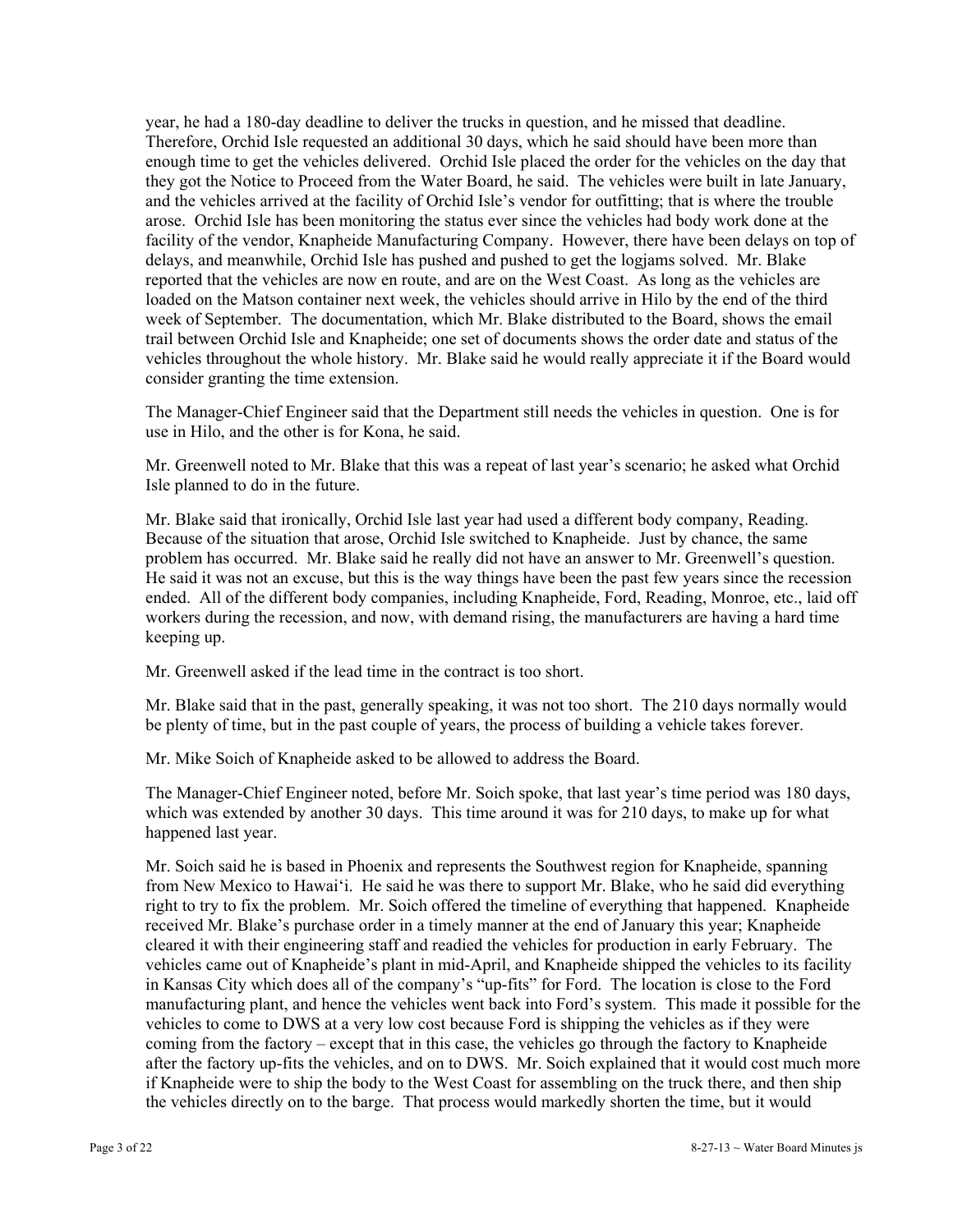dramatically increase the cost of the vehicles. Mr. Soich said that the Ford system is a blessing, and when everything works smoothly, 210 days is indeed sufficient time. The industry as a whole is being challenged to keep up with demand, after going through the downturn (with down-sizing and "right sizing.") Now, everybody in the industry is struggling to get up to speed, Mr. Soich said. Knapheide's vendors are way behind in orders; Knapheide is waiting for such basic items as lift-gates and ladder racks. Knapheide has tried to staff all of its facilities in an expedient manner; the company had a tough time hiring people. The company finally has its manufacturing facility working two shifts, six days a week, and is asking staff to come in on Sundays (although it is not mandatory). While the company is blessed with this upsurge in demand, it is struggling to keep up. Returning to his timeline, Mr. Soich said there was a completion date of May 31 for the completion of the vehicle body work at Knapheide's Kansas City facility, but that deadline got pushed forward due to the backlog of orders. He noted that a large volume of fleet customers started coming back to place orders from last fall. Fleet customers' fleets are aging, and with the recovery, the customers doubled up on the number of replacement vehicle orders. This really slammed the company, Mr. Soich said, and Knapheide doubled the size of the Kansas City facility to keep up. The then-operations manager could not keep up, so the company let him go and hired someone to replace him. Knapheide has also hired efficiency experts to improve the company's through-put, and to maintain quality. Mr. Soich said that DWS's vehicles finally were completed on June 18, and were ready to ship in late June. However, when the vehicles were released to Ford's traffic system, the vehicles languished for two months waiting for Ford to move them.

Mr. Blake noted that this was in his timeline as well.

Mr. Soich said Knapheide did not wash its hands of the vehicles after releasing them back to Ford, but unfortunately, the vehicles sat and sat at Ford. After repeated attempts by Mr. Blake and Knapheide to get Ford to move the vehicles, the vehicles are now finally in California. Mr. Soich said that Knapheide accepts part of the responsibility for the problem because of its Kansas City operations; on the other hand, Knapheide is at Ford's mercy in getting the vehicles shipped in a timely manner. Going through Ford's traffic system saves money when it works, but this time, the system did not work, he said.

Mr. Blake wanted to make it clear that Orchid Isle is a Ford dealer; it is not Ford. Orchid Isle does not have control of Ford's operations, transport or production. Orchid Isle can just place orders, and is stuck when it comes to what Ford does.

Mr. Soich apologized to the Board for what happened. Knapheide has been in business since 1848, and plans to be around in the future, he said. The company wants to take care of its customers, and wants to take care of DWS. Unfortunately, this time Knapheide failed, and Mr. Soich apologized again for that.

Ms. Lee Loy, mentioning the email trail, asked about how the communication seems to go quiet in May, and then picks up again in July.

Mr. Blake said that he was told that the vehicles were moving (i.e., the vehicles were completed). In the past, that meant that the vehicles were on their way, so Mr. Blake could rest easy. But in this instance, Mr. Ikeda sent Mr. Blake an email which indicated that something was not right, and Mr. Blake contacted the vendor who said the vehicles were still being worked on. The problem snowballed after that, he said.

Mr. Soich said that Mr. Blake was consistent in following up on the vehicles' progress; Mr. Blake was doing all that he could do.

Ms. Lee Loy asked for confirmation that Mr. Blake now expected delivery in mid-September, i.e., another 30 days.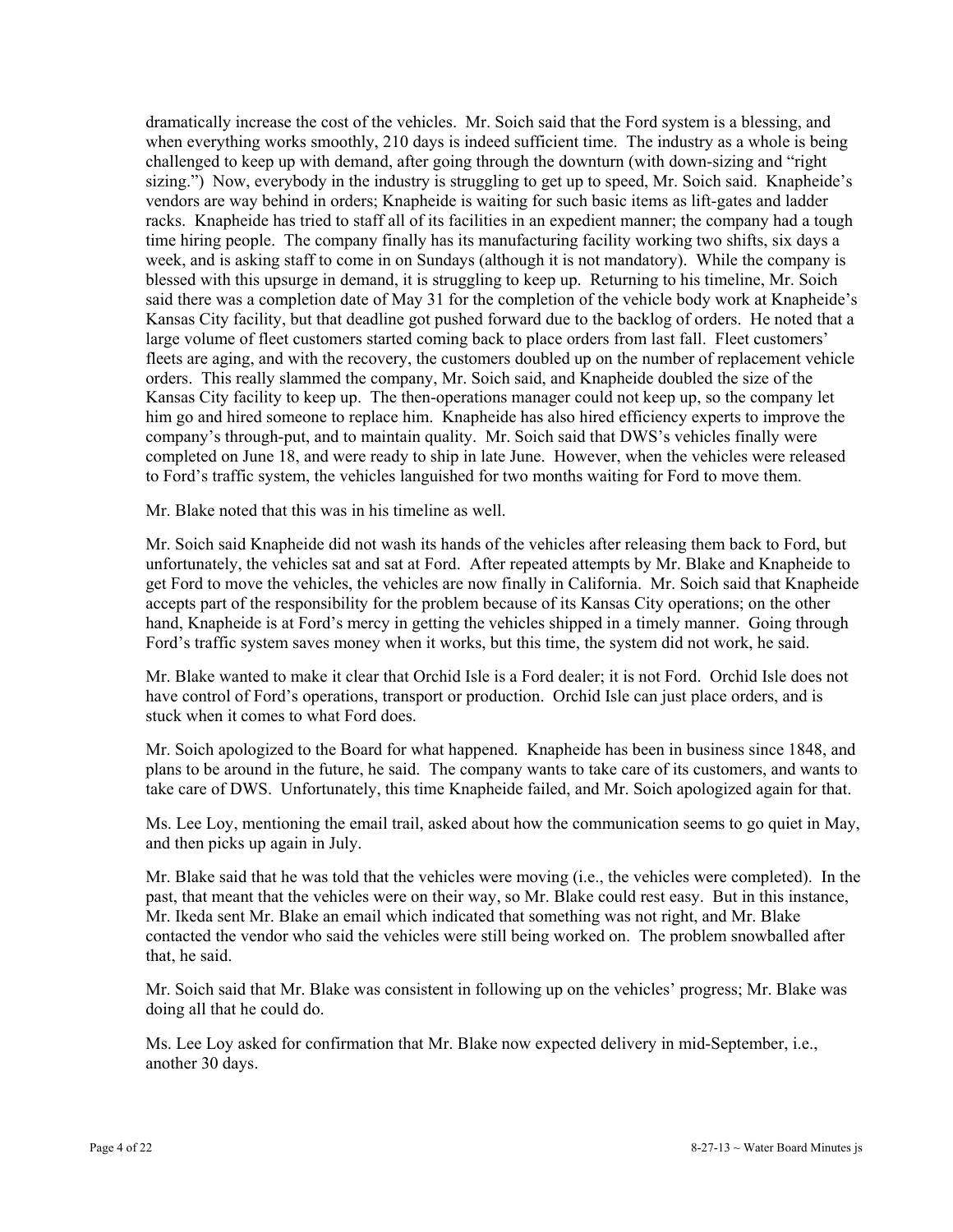Mr. Blake said that the original deadline was August 19; he was asking for an extension of 45 days. Delivery should absolutely be before the end of September, Mr. Blake said.

Ms. Lee Loy asked the Manager-Chief Engineer whether the Department still needed the vehicles, whether or not the Board grants the time extension.

The Manager-Chief Engineer confirmed this. If the Board decides to deny the time extension, DWS will have to institute liquidated damages at \$100 a day, in accordance with the contract.

Chairperson Taniguchi asked what the Department recommends at this point.

The Manager-Chief Engineer said that the Department had not heard all of the details regarding the cause of the delays when DWS wrote its letter denying Orchid Isle's request for the time extension. That is the reason Mr. Blake and Mr. Soich are here today, to plead their case. After hearing the explanations by Mr. Blake and Mr. Soich today, the Manager-Chief Engineer said he believes that they are sincere, and DWS has no problem with granting the time extension. DWS needs the vehicles. Furthermore, DWS fears that denying the time extension might cause future problems, in terms of higher bids or no bids at all. The decision on whether to grant the time extension is up to the Board.

Mr. Kaneshiro asked approximately when the vehicles will arrive.

Mr. Blake said his best estimate is the third week of September.

Mr. Kaneshiro asked if the Department had any problems with that.

The Manager-Chief Engineer said DWS needs the vehicles, and has lived without them all this time, so at this point, it is a matter of being patient.

Mr. Ikeda said that he believed that Mr. Blake did all that he could; he did not have the option of passing on his liquidated damages to Knapheide, etc. Mr. Ikeda said that to be fair to Mr. Blake, he recommended that the Board grant the time extension.

Mr. Uyeda asked for confirmation that the 45 day-extension would not affect the Department's current operations or business.

The Manager-Chief Engineer confirmed this.

Mr. Arikawa asked whether, if the Board denies the time extension, the project would go back to bid.

The Manager-Chief Engineer said no, a denial of the time extension would cause DWS to impose liquidated damages. At \$100 a day for a 45-day extension, that would amount to \$4,500.00. When Orchid Isle delivers the vehicles, DWS will deduct that amount from the bill.

Mr. Robinson asked whether DWS pays at the point of order, or at the point of delivery.

The Manager-Chief Engineer said it was at point of delivery.

Mr. Greenwell said it was unfair that Ford has held things up, while Orchid Isle is the one hit for liquidated damages at \$100 a day. He said the Board should go ahead and grant the extension and take delivery of the trucks.

Ms. Garson asked whether anyone wanted to make a Motion for the Board to vote on.

Ms. Iokepa-Moses said before making a Motion, she had a comment to make. She suggested that Mr. Blake should maybe have been more proactive in tracking the progress of the vehicles.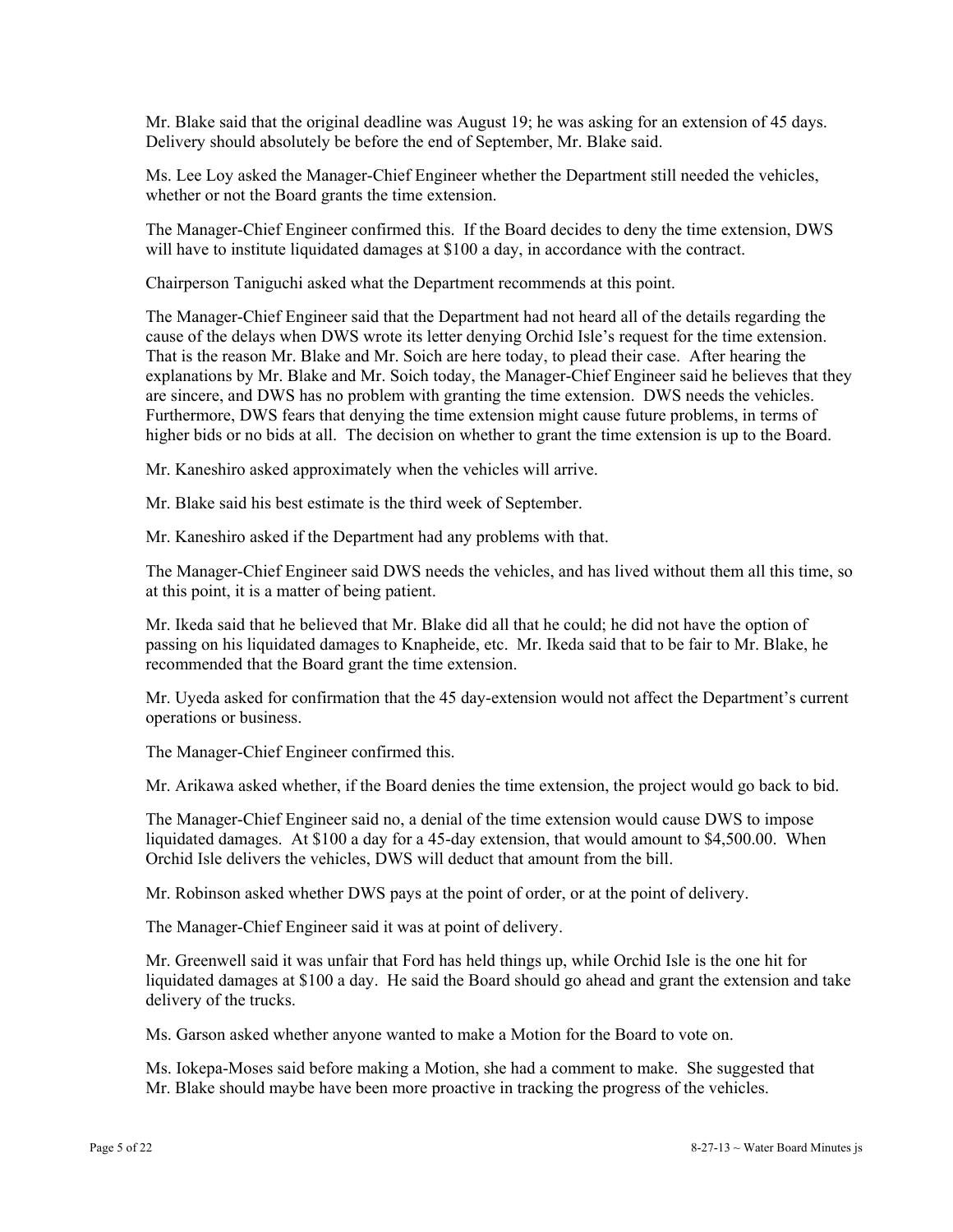That being said, Mr. Blake added that Orchid Isle always does the best it can for DWS and the County. Mr. Blake said that he tries to work closely with Mr. Ikeda to make sure everything gets done. Mr. Blake said he can do his best to be proactive, but Orchid Isle has hundreds of vehicles on order at any given time, and it is really hard to do that while trying to generate more business. He agreed that he could do a bit more to make sure things get done. Mr. Blake said that moving forward, he had doubts whether it would be prudent to participate in bids; he did not want to get caught in this situation again.

Ms. Iokepa-Moses thanked Mr. Blake and Mr. Soich for traveling to today's meeting to talk with the Board.

MOTION: Ms. Iokepa-Moses moved to approve the time extension; seconded by Ms. Lee Loy.

Ms. Garson clarified that the Motion is to allow the 45-day extension on this contract.

The Deputy made clear that the 45 days starts from August 19.

Chairperson Taniguchi asked what happens if the vehicles fail to arrive within the 45 days.

Mr. Blake said that in that case, the liquidated damages at \$100 a day would kick in.

Chairperson Taniguchi said that the Board empathizes with Mr. Blake; this is a small town, etc. He noted that the Board had added 30 days from the last vehicle bid. The Board is aware that Mr. Blake, as a Ford dealer, is at the mercy of the manufacturer. He asked whether Orchid Isle can impose liquidated damages on Ford for failing to deliver by a certain date.

Mr. Blake said no, the only leverage is to withhold business from Ford.

Chairperson Taniguchi said that in that case, Orchid Isle is kind of stuck if Ford drags its feet. He acknowledged that he was playing devil's advocate when he said that while \$4,500.00 is a lot of money, he wondered whether the liquidated damages should be zero.

Mr. Blake said that the County bid process is designed for DWS to get the most value out of the deal, so the profit margins for Orchid Isle are extremely thin. It is great if Orchid Isle is the only bidder, but if not, Orchid Isle has to be competitive to make sure they get the business. He agreed that time is of the essence in a situation like this.

Mr. Soich said his company wants Orchid Isle to be as competitive as possible because Knapheide wants Mr. Blake's business – and Knapheide wants DWS's business, too.

The Manager-Chief Engineer noted that the vehicles are still on the West Coast, and anything could happen between there and Hawai'i. He said that if something happens that is out of Orchid Isle's control, Mr. Blake would be afforded an opportunity to come again before the Board to request a time extension.

Chairperson Taniguchi asked how long it would take to get the vehicles from the West Coast to Hilo.

Mr. Blake said it takes about three weeks, with the vehicles being shipped from the port of Oakland to Honolulu, and then Honolulu to Hilo.

ACTION: Motion carried unanimously by voice vote.

### C. **JOB NO. 98-721: KAWAILANI NEW 1.0 MG CONCRETE TANK AND REMOVAL OF EXISTING 0.5 MG STEEL TANK - UPDATE:KAWAILANI TANK:**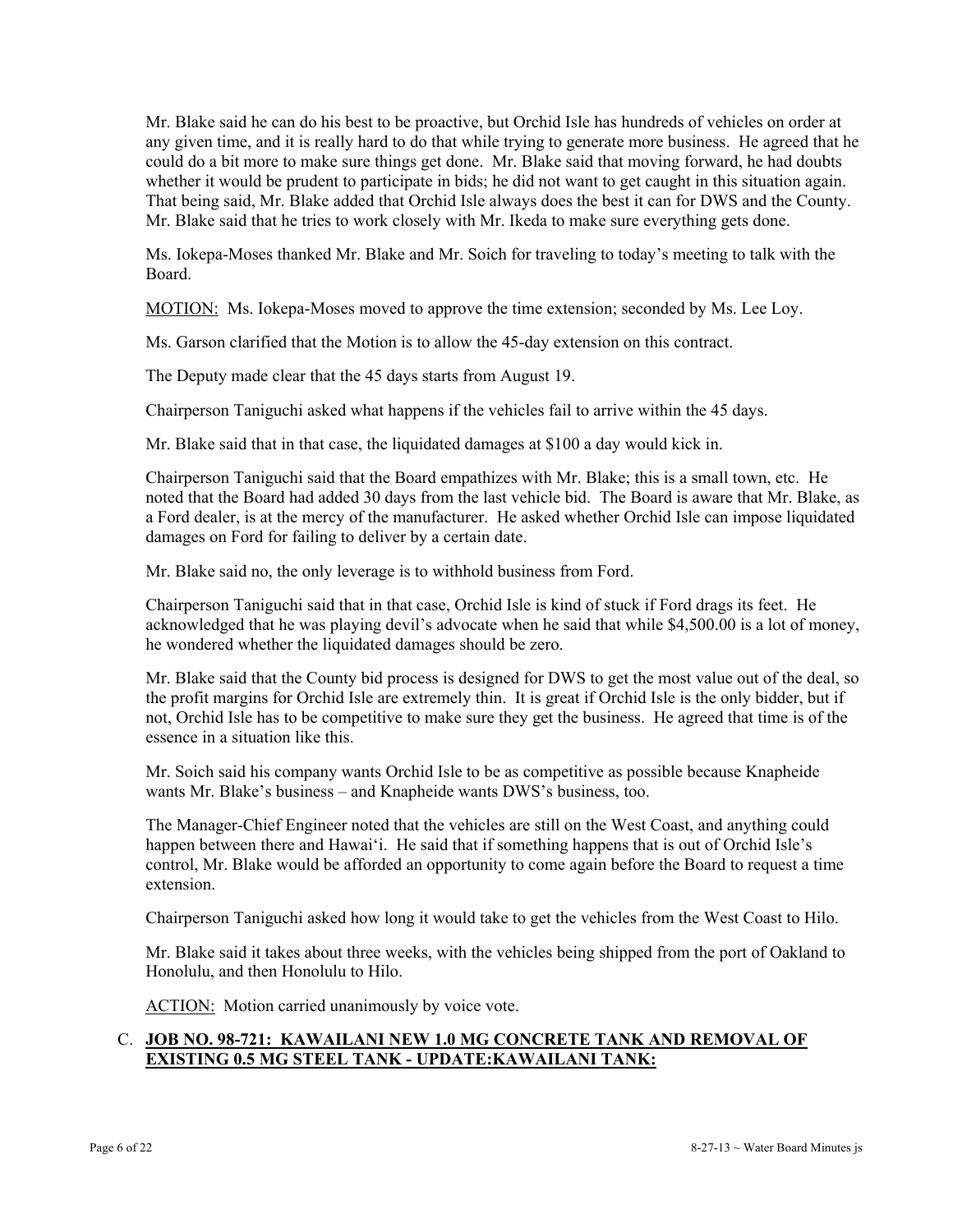complete the work items as listed on the breakdown. Staff is requesting that additional funds be DWS and Glover have been negotiating the additional work items and costs, and have agreed that \$420,043.02 is justified for work that has been done, as well as work that still needs to be done to approved for the proposed items in the amount of \$420,043.02. Staff is also requesting that a time extension be issued since there is no contract extension from the current contract completion date of April 21, 2005. Based on the contractor's previously submitted estimate, it is requested that a contract completion date of December 31, 2013, be established.

- $\bullet$  1<sup>st</sup> time extension: 88 calendar days -- Reinforcing steel subcontractor was replaced at no additional cost; however, the material submittal and arrival was delayed due to the withdrawal of subcontractor.
- $\bullet$   $2<sup>nd</sup>$  time extension: 70 calendar days -- Asphalt material was recalled and contractor could not complete the interior of the reservoir until new material was delivered.
- $\bullet$   $3^{rd}$  time extension: 84 calendar days -- New product (liner) required due to specified product no longer carrying the NSF 61 approval. Additional pre-lining leakage test also requested by DWS.
- $\bullet$  4<sup>th</sup> time extension: 60 calendar days -- DWS required Contractor to seal leaks before lining was installed.
- $\bullet$   $5<sup>th</sup>$  time extension: 265 calendar days -- New liner product manufacturer made additional requirements to preparing the surface and addressing joints and hairline cracks from product technical representative that provided on-site inspection and training.

The Manager-Chief Engineer recommended that the Board approve additional funds of \$420,043.02, as well as grant a time extension to the contract to bring the completion date from April 21, 2005 to December 31, 2013. If approved, a Contract Change Order will be processed and the revised contract amount will be \$2,275,510.90, with a contract completion date of December 31, 2013.

MOTION: Mr. Kaneshiro moved to approve; seconded by Mr. Arikawa.

The Manager-Chief Engineer said that Mr. Inaba has been in negotiations with the contractor, and this change order is the result of those talks. He noted that on the spreadsheet provided to the Board, there are some italicized items; Mr. Inaba is still negotiating on those items. DWS will come back to the Board with cost figures for those items.

Mr. Inaba noted that there were four italicized items.

Chairperson Taniguchi asked whether the Board at this point should go into Executive Session.

Ms. Garson said no, the Executive Session was put on the Agenda as a precautionary measure, in case the Board wanted to consult her. This Item is just basically a departmental matter; it is a change order request.

Mr. Robinson asked whether April 21, 2005 was when this contract was supposed to have been done.

Mr. Inaba confirmed this.

Mr. Robinson noted that this Item entails a \$420,000.00 increase in the contract. He asked why so much time has elapsed. He noted that there have been numerous time extensions, too.

The Manager-Chief Engineer explained that DWS had some issues regarding the tank roof collapsing, and DWS had to go through a lot to get through that issue of the collapsing tank roof. Because of the time delays, there was an escalation in the cost of the project. That is why DWS is requesting the additional \$420,000.00; DWS is not pointing fingers at anybody on this, and DWS could not hold the contractor to his circa-2003 prices. That is the reason for the additional amount, he said. To put things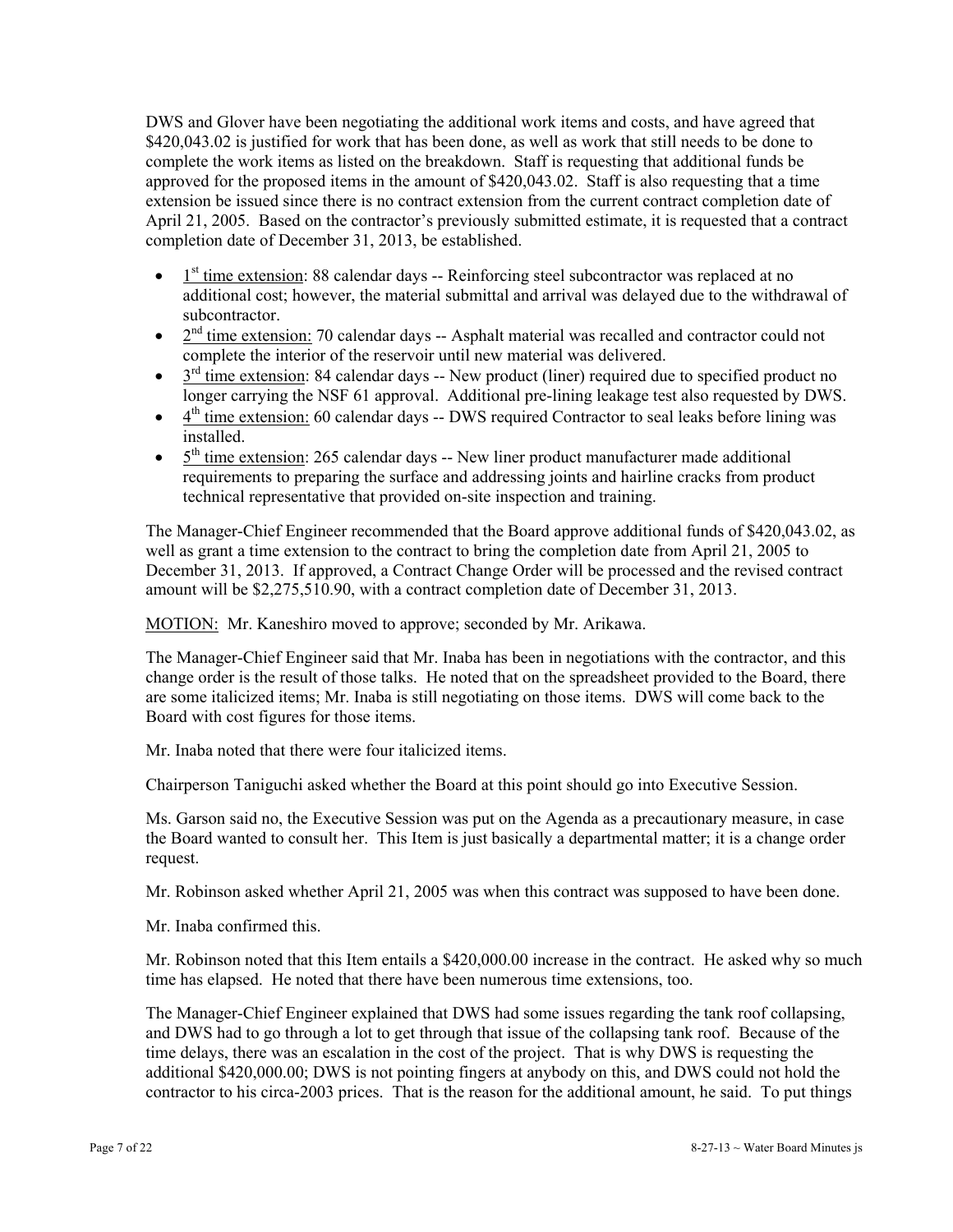into perspective, the Manager-Chief Engineer said he asked Mr. Inaba what it would cost to build a new tank of this same size today. It turns out that DWS is well within the ballpark if it were to build a new tank today, he said.

Mr. Robinson asked whether Glover was the original contractor that built the tank.

The Manager-Chief Engineer said that Glover was the original contractor; the consultant was Wes Segawa and Associates. DWS had gone back and forth regarding whose fault it was that the tank roof collapsed.

Ms. Garson said it did not collapse.

The Manager-Chief Engineer said that DWS had to hire its own structural engineer/consultant to verify the design requirements involved.

Mr. Robinson asked whether DWS would be able to recapture anything on this project.

 left open the possibility of recovering some money. DWS is not pursuing that at this point; DWS's The Manager-Chief Engineer said that at this point, that is not the Department's intention, although he focus is to get the tank done.

Mr. Greenwell told Mr. Inaba that this was more money than Mr. Greenwell had expected DWS to put out, but the job absolutely needs to be completed. He said he would not like to see Glover coming before the Board in December asking for a time extension. DWS needs to dig in and get the job done.

Mr. Inaba said the liner is being removed from the interior, and DWS is taking measurements to order a sealant to seal the construction joints and any visible cracks in the tank.

Mr. Greenwell said DWS needs to get this job done. He reiterated that he did not want Glover coming to the Board in December for a time extension.

Mr. Inaba said the sub-contractor is painting the tank exterior today. Once the painting is done, the sealant will be installed in the tank, and then DWS will fill the tank. DWS will then do the last connections and communication work, which will be tested.

The Manager-Chief Engineer said that the Department several months ago got the directive from the Board to get this job done. That is the reason that this change order request is before the Board today. Without the change order and the Board's approval of the additional funds, the work cannot move forward to completion.

Ms. Lee Loy thanked the Department for its hard work on this project over the past three months. She asked about Item 13 on the spreadsheet, listed as "Reinforced Class "B" Concrete Thru Gutter, 6" Thick." She noted that the cost for that item had been taken off; she asked if that item will not be done.

Mr. Inaba said that he was trying to save wherever he could, and the contractor is willing to credit DWS for items like that. The other item that can be eliminated is the grass swale, where DWS changed some of the grades on the site; the grass swale is no longer needed. The contractor is willing to credit some of that amount, too. He said there has been a lot of negotiation with the contractor on the final price as presented here. That \$420,000.00 is definitely not what the contractor had originally submitted. Mr. Inaba said that the contractor is pressing for a change order, given all the work already done and all of the years that have passed. Some of the sub-contractors have said they needed a change order to get back out to finish the work. Meanwhile, some sub-contractors such as the painters are already back onsite.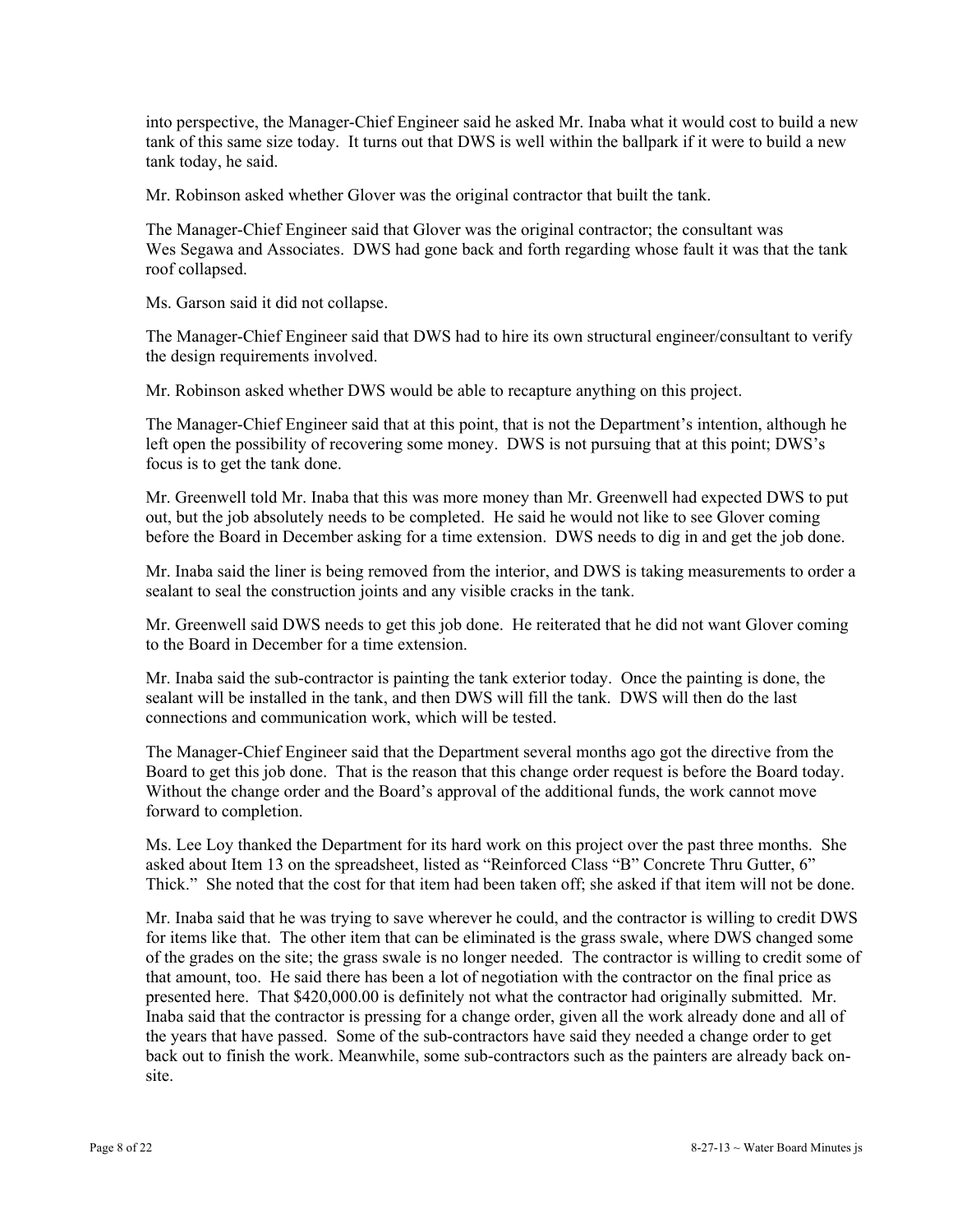Ms. Lee Loy asked whether there was any work that DWS could do in-house to minimize some of the costs.

Mr. Inaba said yes, that kind of in-house work is not reflected on the spreadsheet, but there is a lot of work that DWS staff are doing in-house.

Mr. Robinson noted that Glover did not bother to appear before the Board, throwing the Department to the wolves.

The Manager-Chief Engineer said that DWS is really not faulting Glover; Glover did not feel comfortable coming before the Board. It might be nice to see them here, but it is better to have Glover at the site instead, he said. He noted that the painters are indeed prepping the tank, which is a good sign.

ACTION: Mr. Uyeda moved to go into Executive Session to get the legal background on this project; seconded by Ms. Lee Loy.

*(The Board went into Executive Session at 10:35 a.m.)* 

### D. **EXECUTIVE SESSION RE: JOB NO. 98-721: KAWAILANI NEW 1.0 MG CONCRETE TANK AND REMOVAL OF EXISTING 0.5 MG STEEL TANK - UPDATE:KAWAILANI TANK:**

The Water Board convened an executive meeting, closed to the public, pursuant to Hawai'i Revised Statutes, Sections 92-4, 92-5(a)(4), for the purpose of consulting with the Water Board's attorney on questions and issues pertaining to the Water Board's powers, duties, privileges, immunities and liabilities. The required two-thirds vote pursuant to HRS Section 92-4 was necessary to hold an executive meeting.

*(The Board exited Executive Session at 11:00 a.m., and resumed discussion on* JOB NO. 98-721: KAWAILANI NEW 1.0 MG CONCRETE TANK AND REMOVAL OF EXISTING 0.5 MG STEEL TANK - UPDATE: KAWAILANI TANK.)

Turning to the spreadsheet provided to the Board, the Manager-Chief Engineer asked Mr. Inaba for a breakdown of Item 107, listed as "Temporary Utility Changes, Portable Toilet, and Builders Risk (Coverage to November 2013)," whose total amount is \$78,000.00.

Mr. Inaba said he did not have the figures with him.

The Manager-Chief Engineer asked what the bulk of the item was.

Mr. Inaba said it is the Builders Risk, which the contractor must carry by contract.

Mr. Uyeda asked whether the contractor had to take out more insurance because the duration was extended; he asked whether the contractor was keeping the same Builders Risk price they had when they began the project in 2005.

Mr. Inaba said he was not sure if it was the same unit price; he was not sure if the price had increased. It was basically an extension of time, which the contractor did annually.

Turning to the Monthly Progress Report entry on the Kawailani Tank project, Mr. Uyeda noted that the numbers did not match the spreadsheet amounts. He said that the contract amount on the Progress Report is \$1.9 million, while the total bid price on the spreadsheet amount is \$1.6 million.

Mr. Inaba said that the items on the spreadsheet only include escalation; the spreadsheet does not include the entire contract. The items on the spreadsheet were the added costs.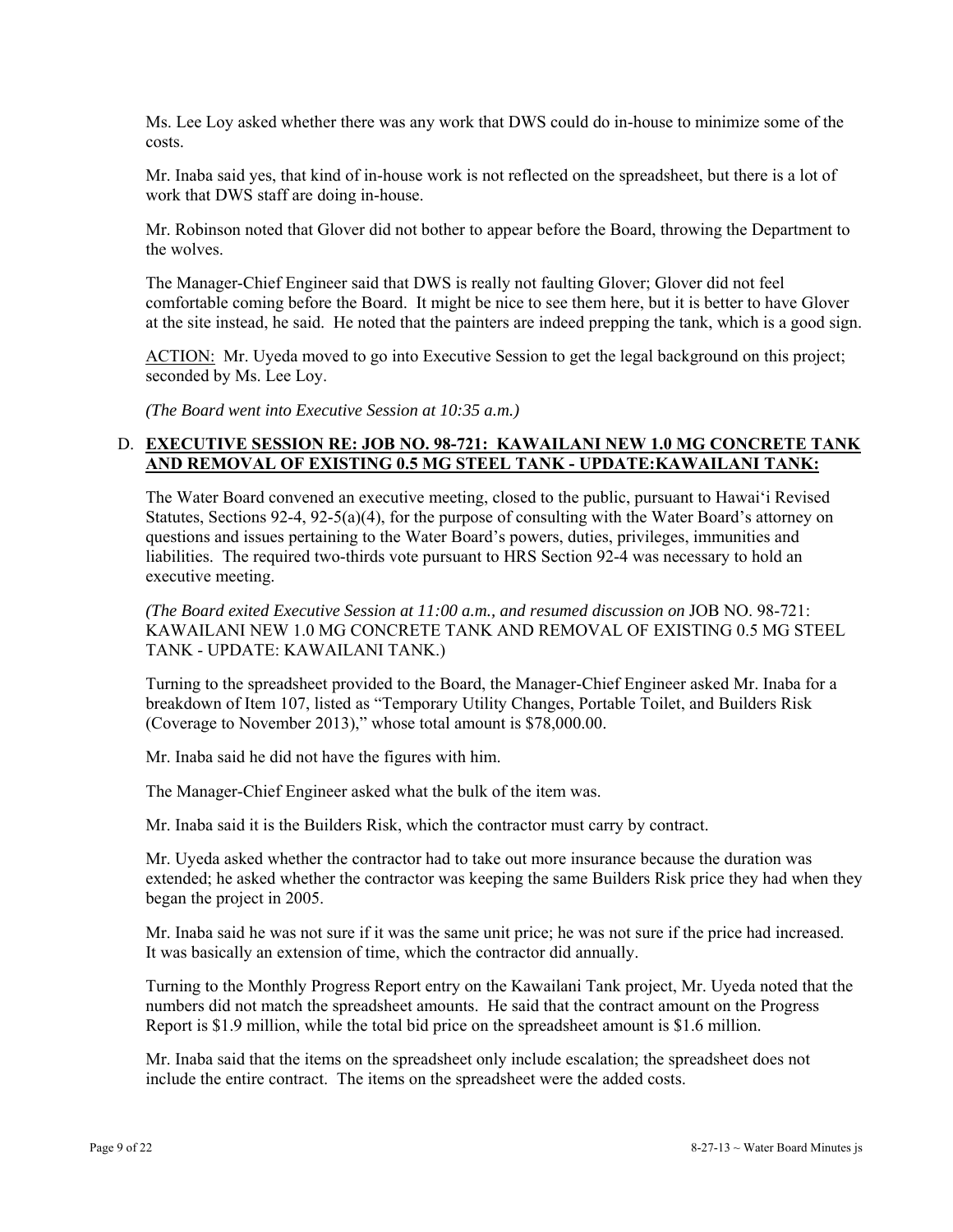Chairperson Taniguchi noted that on the spreadsheet there is another \$382,000.00 "play."

Mr. Inaba said that DWS paid out about \$1.575 million, which is only for items that have been completed and which DWS has reported as done. He said that there was only about \$103,000.00 left remaining in the contingency. Mr. Inaba noted that DWS did a change order for \$42,000.00. The additional costs are over and beyond the contract amount.

Chairperson Taniguchi said that means DWS still has about \$340,000.00 left from the total.

Mr. Inaba said yes, but that includes existing contract items that were not paid for.

Chairperson Taniguchi asked if there were other things that need to be done, besides what are listed on the spreadsheet.

Mr. Inaba said no, the spreadsheet shows just the additional costs to complete the project, which is about 90 percent completed.

Chairperson Taniguchi asked how much the amount would be with the change order, not counting Item 110, listed as "Force Account for liner removal and CIM installation," which had no amount given.

Mr. Inaba said the amount is about \$317,000.000 more than the original contract amount of \$1.9 million. He said that today's request for \$420,000.00 is because DWS knew the amount was going to be over and beyond even the \$100,000.00 in contingency – based on the blank items on the spreadsheet.

The Manager-Chief Engineer said that this Item will remain on the Agenda until the project is completed.

Chairperson Taniguchi asked about Items 1 and 2, which are italicized and are listed under the original bid price. He asked whether those items would stay unchanged at those original amounts.

Mr. Inaba said no, those items were italicized and left blank because those items are still being negotiated. Mr. Inaba did not agree to what was submitted by the contractor. In some cases, Mr. Inaba needed the actual justification of why the price was increased. These items deal with materials, and the laws dealing with them have changed since the project was bid out. He noted that Item 100, regarding the lead-contaminated fence, was another italicized item. He surmised that Items 1, 2 and 100 were still all up in the air.

Mr. Inaba said that the steel tank referred to in Items 1 and 2 has lead paint, whose disposal cost is high. The disposal cost of the petroleum-contaminated soil under the tank is also going to be high, he added.

Chairperson Taniguchi asked how much Item 110, the Force Account for liner removal and CIM installation, would cost.

Mr. Inaba said that is what the contractor is doing now. The removal of the liner is finished, and the next step is the installation of the sealant. Mr. Inaba estimated the cost at \$200,000-250,000.00. The removal of the liner was quite an effort, but Mr. Inaba said he believed it was the right thing to do. He did not want the liner bits in the water system.

Chairperson Taniguchi asked whether the tank was drained for the removal of the liner.

Mr. Inaba confirmed this, and said that DWS was able to peel off the liner using a scraper or by pressure-washing. There were little rubber beads of liner that went down the drain; that was not something that should be in a tank.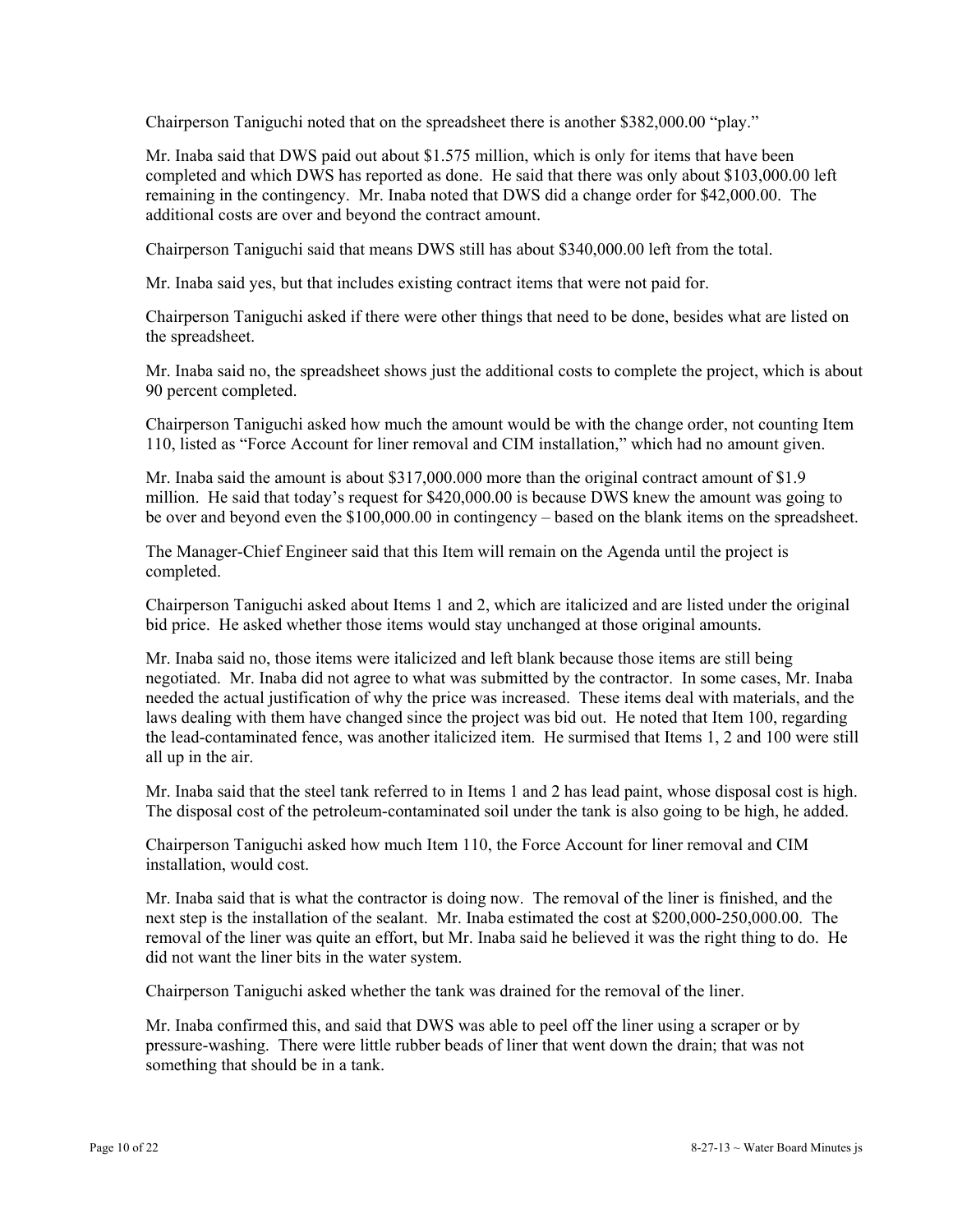The Deputy assured the Board that the Department had monitored the contractor closely; a DWS inspector was on-site every day to ensure that there was no padding or downtime. He noted that this was a Force Account type of work, with a strict accounting of the manpower, equipment and materials.

ACTION: Motion carried unanimously by voice vote.

## E. **SECOND AMENDMENT TO COUNTY OF HAWAI'I LEASE AGREEMENT:**

The Lease to the County of the lower portion of the Waiākea Office Plaza Building is being amended to accurately reflect the area the County desires to Lease.

The Manager-Chief Engineer recommended that the Board approve the SECOND AMENDMENT TO COUNTY OF HAWAI'I LEASE AGREEMENT, and that either the Chairperson or the Vice-Chairperson be authorized to sign the documents, subject to approval of Corporation Counsel.

MOTION: Mr. Robinson moved to approve; seconded by Mr. Perry.

Ms. Garson said that she had put an updated version of this agreement, marked with a star, on the Board's desks today; this version is the one that the Board will be acting on today.

The Manager-Chief Engineer said the County, in the course of renovations, requested additional space. The original version of the lease agreement did not have that additional square footage; this new version provides that additional space. The difference between the first and the second draft with the star is that there is another provision in the lease agreement that allows for the calculation of the rate of the payback amount to DWS. In the second paragraph, there is a reference to the \$500,000.00 that was advertised over the period; it came out to \$1.02 per square foot. With the additional square footage, the rate was reduced to 85 cents per square foot. Basically, DWS is still fronting the \$500,000.00 in renovation costs, although the time period may be somewhat less than that. The County will be paying the County that amount, which will not change; the time period alone may be shorter. He noted that the agreement does not cover the common area maintenance costs, which have been set at about 99 cents per square foot. The above-mentioned 85 cents per square foot is in addition to the common area costs of 99 cents per square foot.

Ms. Lee Loy said she had wondered about the common area maintenance costs, which include the rest rooms, etc.

The Manager-Chief Engineer said DWS is providing the janitorial and grounds-keeping costs, and is passing on the County's share of the costs to the County.

Mr. Greenwell asked if there will be more congestion in the parking area.

The Manager-Chief Engineer said yes, there will be more congestion, but DWS did take into account the amount of space available. He noted that DWS shares the parking lot with its neighbors in the Waiākea Villas. DWS made sure that it provided sufficient additional space for the Department's office building. When the Department did the air conditioning work, it created additional parking spaces on the lower level of the building. Most of the parking spaces in the lot will be filled; he noted that there are a lot of open spaces currently down by the pond area, which the new tenants will probably use. In any case, DWS will monitor the parking situation to see if additional spaces are needed to accommodate the new tenants' customers or clients.

Mr. Uyeda asked what the lease period was.

Ms. Garson said it was 10 years, with an option for 10 years.

ACTION: Motion carried unanimously by voice vote.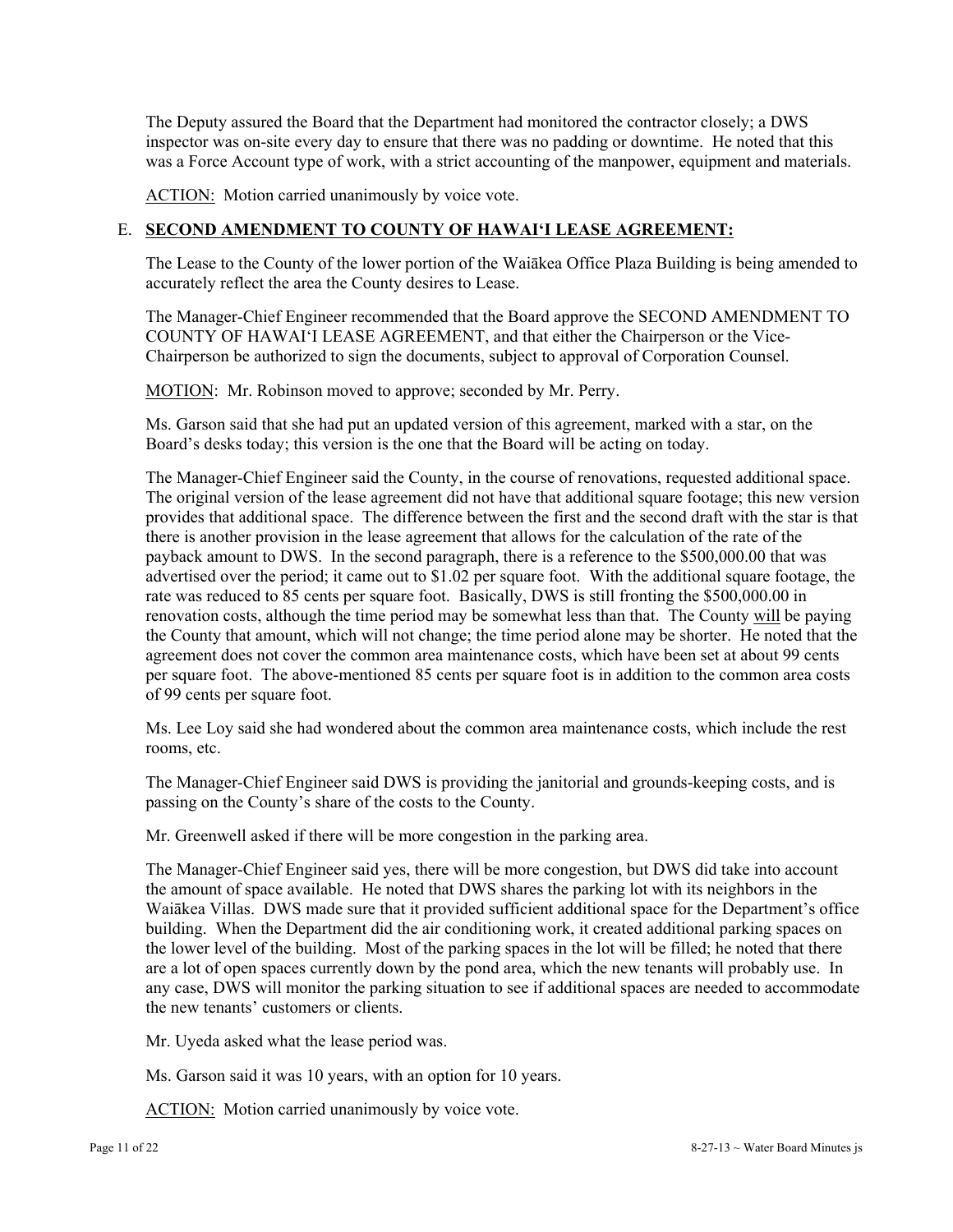# 6) HĀMĀKUA:

### A. **DRINKING WATER STATE REVOLVING FUND RESOLUTION NO. 2013-01:**

(Note: Resolution requires roll call vote.)

Resolution No. 2013-01 is for the project for which DWS has submitted a loan application, under the Drinking Water State Revolving Fund (DWSRF). One of the prerequisites for the loan is a Resolution approved by the Water Board. This Resolution is specifically identified for the following project: JOB NO. 2008-945, ĀHUALOA-HONOKA'A WATERLINE PHASE 2, and authorizes the Manager–Chief Engineer or Deputy to execute loans and/or grants with the State Department of Health for up to \$2,600,000.00.

The Manager-Chief Engineer recommended that the Water Board adopt DRINKING WATER STATE REVOLVING FUND RESOLUTION NO. 2013-01, subject to approval of Corporation Counsel.

MOTION: Mr. Uyeda moved to approve; seconded by Ms. Lee Loy.

The Manager-Chief Engineer said this Resolution is required for DWS to receive the loan from the Safe Drinking Water Branch, through the State Department of Health (DOH). DWS needs to do the second phase of this project in Āhualoa, which entails installing a pipeline across the State Highway, just above Honoka'a, leading down. He noted that the first phase of the project stopped short, before the State Highway. DWS plans to put this second phase out to bid before the end of the year, he added.

Chairperson Taniguchi asked whether this was a loan or a grant.

The Manager-Chief Engineer said this was a loan.

Mr. Inaba said that it is a so-called "Green Fund loan," whereby the principal is forgiven. It is a State Revolving Fund loan, administered through the State Drinking Water Branch.

The Deputy noted that a portion of the loan can be forgiven.

Mr. Inaba explained that DWS pays back the loan, to feed back into the State Revolving Fund.

Chairperson Taniguchi asked how much DWS is applying for.

The Deputy said that the application is for up to \$2.6 million. However, DWS was reluctant to give a specific dollar amount, because the project has not yet been put out to bid; DWS provided an estimate which includes the engineering consulting fee, etc. The \$2.6 million should be well within the ballpark, he added.

Chairperson Taniguchi asked whether this project was budgeted.

Mr. Sumada confirmed this.

ACTION: The Secretary took a roll call vote: Mr. Arikawa (Aye); Mr. Greenwell (Aye); Ms. Iokepa-Moses (Aye); Mr. Kaneshiro (Aye); Ms. Lee Loy (Aye); Mr. Perry (Aye); Mr. Robinson (Aye); Mr. Uyeda (Aye) and Chairperson Taniguchi (Aye). Motion carried with Nine (9) Ayes and Zero (0) Nays.

### 7) SOUTH KOHALA:

# A. **JOB NO. 2013-992 (REBID), LĀLĀMILO ELECTRICAL DISTRIBUTION AND EQUIPMENT MAINTENANCE:**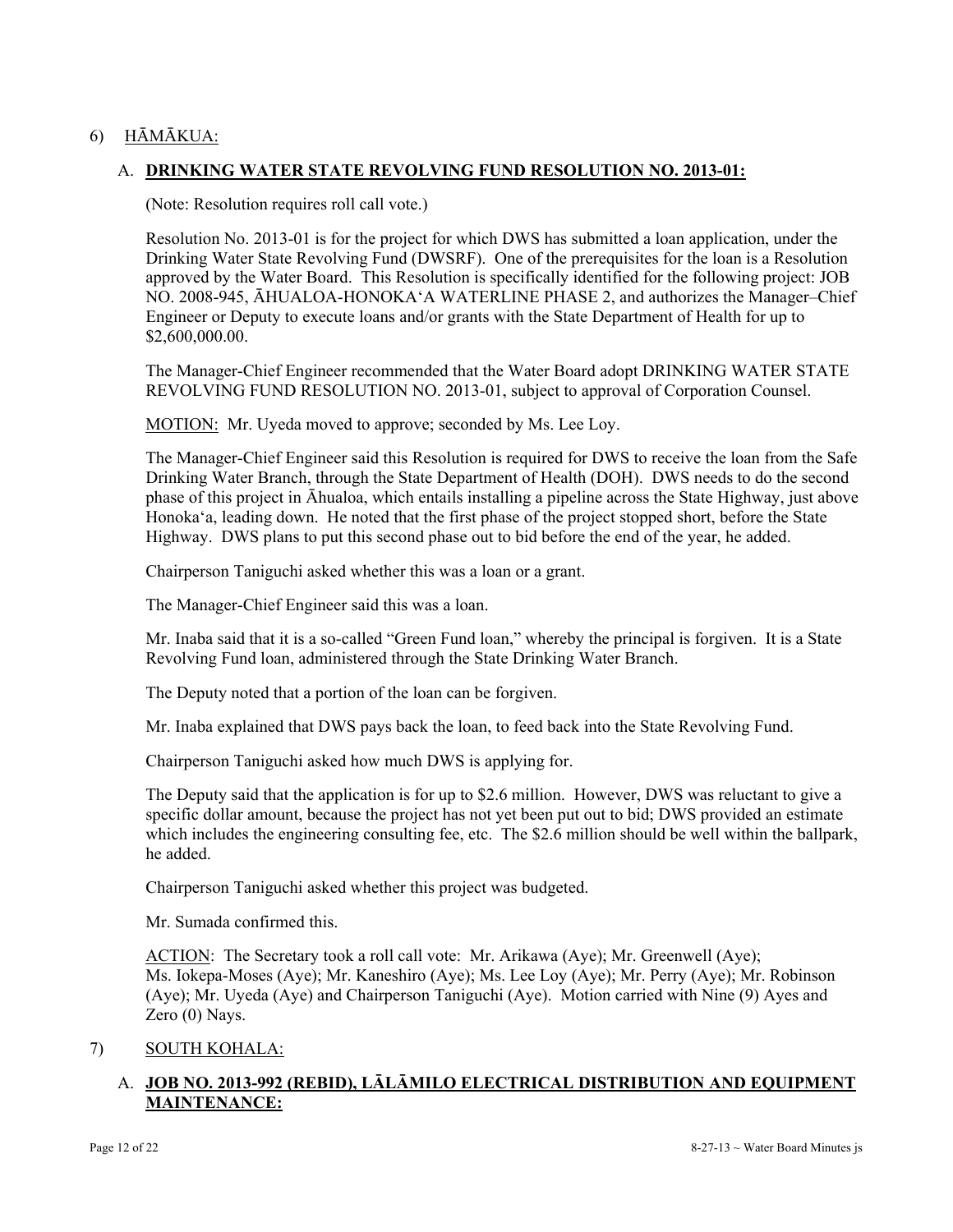This project generally consists of the inspection, cleaning, and minor repairs of the electrical distribution system and equipment servicing the Lālāmilo Windfarm and Lālāmilo/Parker Wells.

Bids for this project were opened on August 8, 2013, at 2:00 p.m., and the following are the bid results:

| <b>Bidder</b>                 | <b>Bid Amount</b> |
|-------------------------------|-------------------|
| American Electric, LLC        | No Bid            |
| Network Power Solutions, Inc. | \$166,000.00      |

The Engineer's estimate for the project was \$35,000.00.

The Manager-Chief Engineer recommended that the Board not award the bid for JOB NO. 2013-992 (REBID), LĀLĀMILO ELECTRICAL DISTRIBUTION AND EQUIPMENT MAINTENANCE, due to the high cost of the bid. Staff will re-evaluate the scope of work and will procure the necessary services according to procurement rules.

MOTION: Mr. Greenwell moved to approve; seconded by Mr. Robinson.

The Manager-Chief Engineer explained that there was something wrong with the specifications. That is why the bid amount was so high, compared with the engineering estimate. The staff will reevaluate the scope, and DWS may just procure services under the procurement rules. The job may go out to bid, or DWS may just be able to get quotes.

Mr. Greenwell asked when this Item was likely to come before the Board again.

Mr. Ikeda said the reason that DWS made this bid was a recurring problem involving fuses blowing amid the rainy climate in the area. The intent of this project was to have someone do an evaluation of the entire site to try to fix the problem. When DWS bid it out, the Department anticipated bids in the \$35,000-40,000 range. When the bid came in at a whopping \$166,000.00, DWS stepped away and decided to focus its efforts on the fuse box. That means that the price should be under \$25,000.00, and if so, the Department may not need to come back before the Board.

ACTION: Motion carried unanimously by voice vote.

### 8) NORTH KONA:

### A. **JOB NO. 2013-994, KEAHUOLŪ (QUEEN LILI'UOKALANI TRUST) DEEPWELL REPAIR:**

This project generally consists of the replacement of the existing deep well submersible motor, pump, power cable, column pipe and appurtenances and chlorination of the well and pumping assembly, in accordance with the plans and specifications.

Bids for this project were opened on August 15, 2013, at 2:30 p.m., and the following are the bid results:

| Bidder                                         | <b>Bid Amount</b> |
|------------------------------------------------|-------------------|
| Beylik Drilling and Pump Service, Inc.         | \$257,530.00      |
| Derrick's Well Drilling and Pump Services, LLC | \$266,788.00      |

Project Costs:

| 1) Low Bidder (Beylik Drilling and Pump Service, Inc.) |                    | \$257,530.00 |
|--------------------------------------------------------|--------------------|--------------|
| 2) Contingencies $(10\%)$                              |                    | \$25,753.00  |
|                                                        | <b>Total Cost:</b> | \$283,283.00 |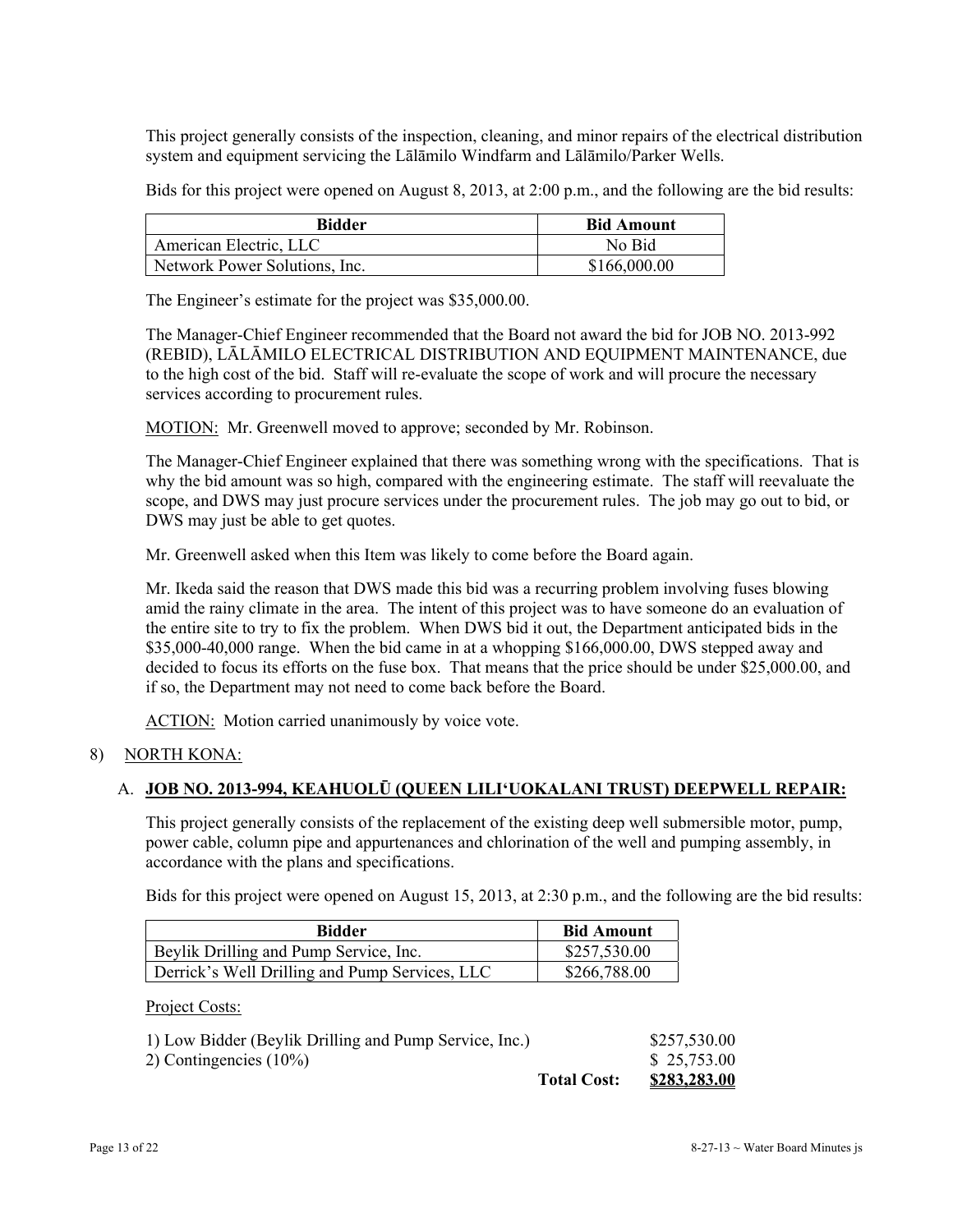Funding for this project will be from DWS's CIP Budget under Deepwell Pump Replacement. The contractor will have 180 calendar days to complete this project. The Engineering estimate for this project was \$274,000.00.

The Manager-Chief Engineer recommended that the Board award the contract for JOB NO. 2013-994, KEAHUOLŪ (QUEEN LILI'UOKALANI TRUST) DEEPWELL REPAIR, to the lowest responsible bidder, Beylik Drilling and Pump Services, Inc., for their bid amount of \$257,530.00 plus \$25,753.00 for contingencies, for a total contract amount of **\$283,283.00**. It is further recommended that either the Chairperson or the Vice-Chairperson be authorized to sign the contract, subject to review as to form and legality by Corporation Counsel.

MOTION: Mr. Kaneshiro moved to approve; seconded by Mr. Arikawa.

The Manager-Chief Engineer explained that this well is showing signs of deterioration, so the Department opted to go out to bid for this repair. The bids were favorable. He noted that this deepwell is down, as is the Hualālai well. If yet another well in the area were to go down, DWS would take emergency measures to do the repairs, he said.

Mr. Robinson asked whether the deepwell is located on QLT land.

The Manager-Chief Engineer confirmed this.

Mr. Robinson noted that the deepwell was the first well up on the Upper Road. He asked where the Hualālai well was located.

The Manager-Chief Engineer said the Hualālai well is further north, close to the Kaloko Mauka subdivision. He noted that in between the QLT deepwell and the Hualālai well are the Honokōkau well, and further to the south, the Keopū and Wai'aha wells.

ACTION: Motion carried unanimously by voice vote.

# 9) MISCELLANEOUS:

# A. **DEDICATION OF WATER SYSTEMS**:

The Department received the following documents for action by the Water Board. The water systems have been constructed in accordance with the Department's standards and are in acceptable condition for dedication.

# **1. GRANT OF EASEMENT AND BILL OF SALE**

Asia Pacific Group Subdivision Subdivision Application No. 2011-001077 Grantor: Glory to Yahuwah, LLC Tax Map Key: (3) 4-7-007: 017 Zoning: A-40a No. of Lots: 5 Facilities Charge: *Not Applicable*  Final Inspection Date: 2/21/2013 Water System Cost: \$13,820.00

2. **LICENSE NO. 784**  Kawaihae 1.0 MG Tank, Phase II EWO No. 2007-087 Licensor: State of Hawai'i Department of Hawaiian Home Lands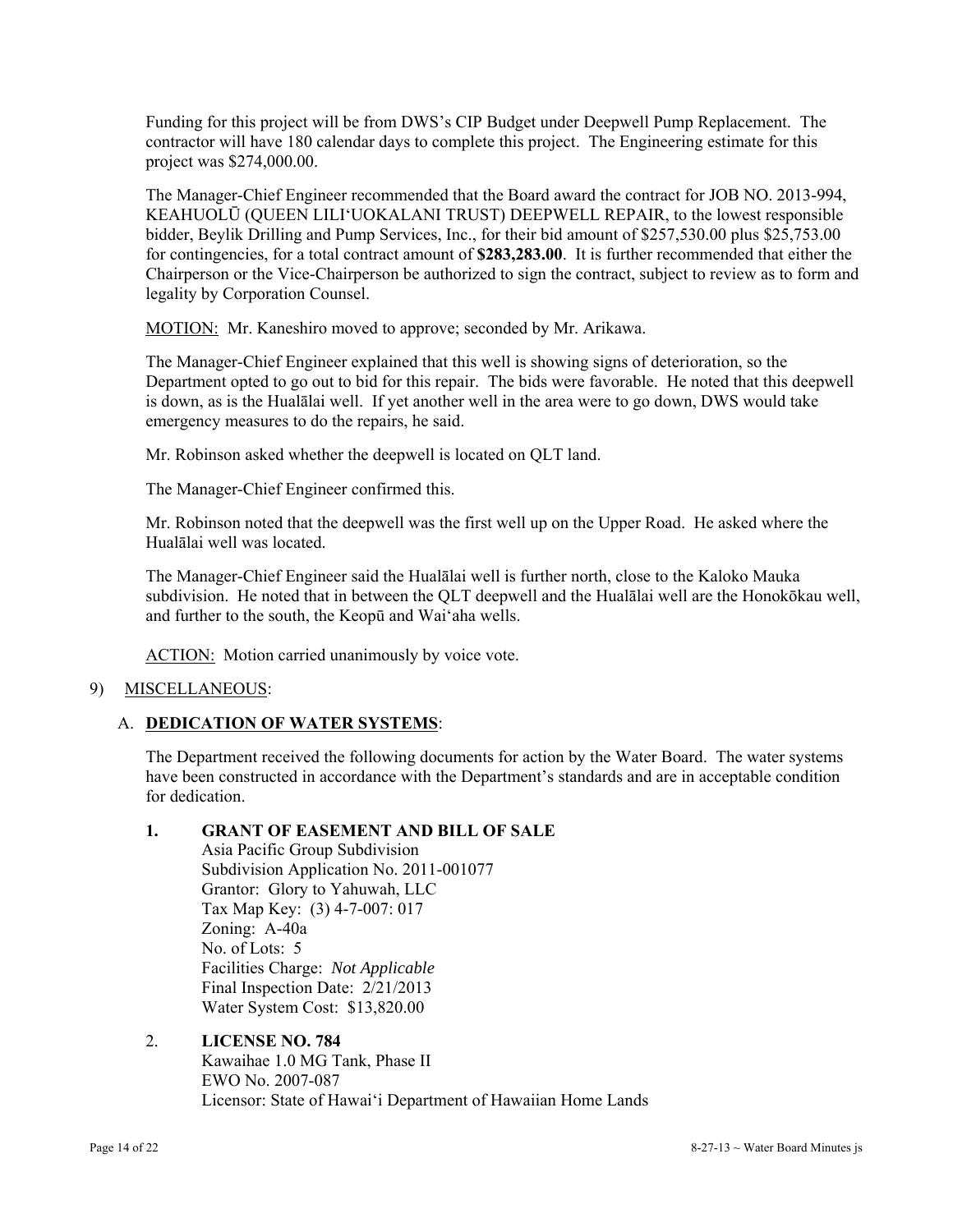Tax Map Key: (3) 6-1-001: 003 (portion), 005 (portion), & 007 (portion) Facilities Charge: *Not Applicable*  Final Inspection Date: 11/29/2012 Water System Cost: \$2,898,650.00

The Manager-Chief Engineer recommended that the Water Board accept these documents subject to the approval of the Corporation Counsel, and that either the Chairperson or the Vice-Chairperson be authorized to sign the documents.

MOTION: Mr. Arikawa moved to approve; seconded by Mr. Robinson.

Mr. Inaba noted that for the first item, it was just a Grant of Easement; it was not a Bill of Sale. He explained that the Grant of Easement is for an existing waterline that is running through the old Waimea Golf Course, for which DWS never had an easement. Therefore, the developers, in the course of doing their subdivision, granted DWS this easement for the existing waterline. The water system cost listed is actually for the service lateral, he noted. There is no bill of sale for it.

ACTION: Motion carried unanimously by voice vote.

# B. **RIGHT OF ENTRY AGREEMENTS – OCEANIC TIME WARNER CABLE LLC:**

The Department procured Oceanic Time Warner Cable LLC (OTWC) to provide high-speed wide area connectivity between Waiākea Office Plaza and four satellite locations via fiber optic cables. OTWC requires right of entry agreements to provide the required services at the respective locations.

The Manager-Chief Engineer recommended that the Board approve the Right of Entry Agreements, and that either the Chairperson or the Vice-Chairperson be authorized to sign the documents, subject to approval of Corporation Counsel.

MOTION: Mr. Arikawa moved to approve; seconded by Mr. Robinson.

The Manager-Chief Engineer noted that the Board received five documents, one for each of the facilities involved in the Right of Entry. The Right of Entry will allow the vendor to enter DWS's buildings to do whatever work is necessary, he said.

Mr. Uyeda, noting Paragraph 2 of the agreements, said he did not think that the Board should allow the vendor to have "the right to advertise, market and otherwise promote the Property." He said that DWS is not the vendor's public billboard. He also suggested reducing the term of the Right of Entry, outlined in Paragraph 3, to two years (instead of five years). Mr. Uyeda said he also wanted Paragraph 7 changed; the paragraph made the agreements freely assignable by either Party. Mr. Uyeda said the agreements should be non-assignable, so as to make it necessary for the vendor to seek the Board's approval if it wants a new Right of Entry. Making it non-assignable gives DWS control over who comes on to DWS's property, he added.

Chairperson Taniguchi asked whether the purpose of the agreements was to allow the vendor to be able to enter DWS's property for inspection and repairs, etc.

The Manager-Chief Engineer said that this enables the vendor to install and maintain their equipment on DWS's property.

Chairperson Taniguchi asked whether DWS needed an agreement for repairs.

 the vendor's corporate offices on the Mainland are requiring this Right of Entry. He guessed that the The Manager-Chief Engineer acknowledged that the agreements caught the Department by surprise, too. Normally, a vendor who needs to enter the premises for work is just allowed in, he said. It turns out that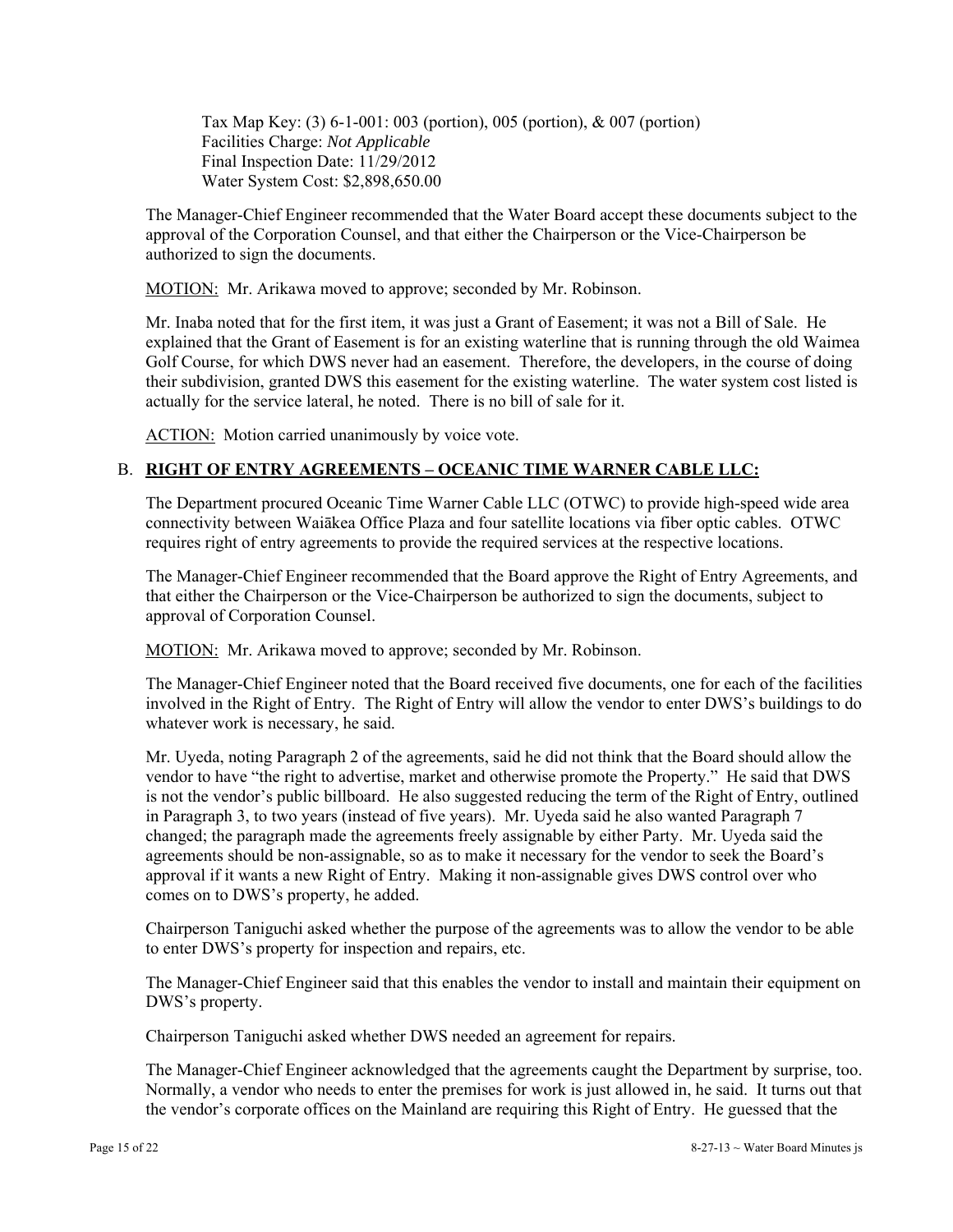vendor does this kind of installation at shopping centers and similar venues, and has language in its agreements to allow the vendor to do promotion, etc. The Manager-Chief Engineer said that DWS is not a shopping center or a similar facility, and he agreed with Mr. Uyeda's reluctance to allow such advertising and promotion at DWS.

Ms. Garson suggested that Mr. Uyeda make an amendment to the Motion.

Mr. Uyeda agreed.

Chairperson Taniguchi asked whether this would be a recommendation and whether it would still be necessary to have the vendor check with their legal department. He asked whether these agreements were introduced by the vendor (i.e., instead of by DWS).

Ms. Garson confirmed that the vendor introduced the agreements.

The Manager-Chief Engineer asked Ms. Garson if it would be necessary to go back to the vendor with an amended agreement.

 business for the vendor to gain entry, he said. The Deputy said he was not sure what the underlying The Deputy confirmed that these agreements were definitely not originated by DWS, nor did DWS require these agreements. The vendor's corporate office on the Mainland asked the local vendor to do this; this was admittedly something new to the local vendor. The agreements are probably a precautionary measure for the vendor, but the Deputy assured the Board that in any event, the vendor would never have access to DWS property unless the Department allowed them access. The vendor would never have free access to DWS buildings at any time of the day; DWS would have to be open for reason for the agreements were, but he assured the Board that the agreements did not give the vendor carte blanche to enter whenever he wanted.

Chairperson Taniguchi asked Ms. Garson how the Board should handle the proposed amendments.

Ms. Garson said that if Mr. Uyeda wants to amend the Motion to approve the agreements, subject to the revision of the three items, assuming that the vendor finds the changes acceptable, there will be no need to come back to the Board for further action. If the vendor disapproves the changes, then the Department will come back before the Board, she said.

AMENDED MOTION: Mr. Uyeda moved to approve the agreements with the following revisions: 1. In Paragraph 2, the last sentence regarding the right to advertise, etc. is to be stricken (removed). 2. In Paragraph 3, the term of the agreement is to be changed to 2 years (instead of 5 years); and 3. In Paragraph 7, the agreement is to be non-assignable. Ms. Lee Loy seconded.

Chairperson Taniguchi asked whether the Board was voting on this Amended Motion.

Ms. Garson confirmed this.

ACTION: Amended Motion carried unanimously by voice vote.

ACTION: Main Motion as Amended carried unanimously by voice vote.

## C. **REVOCABLE RIGHT OF ENTRY AGREEMENT -- OWNER: TRUSTEES OF THE ESTATE OF BERNICE PAUAHI BISHOP; PERMITTEE: COUNTY OF HAWAII DEPARTMENT OF WATER SUPPLY, TAX MAP KEY: 7-8-004: 4, 12, 15, 13, AND 16:**

The County of Hawaii Department of Water Supply (DWS) is requesting a right of entry from the Trustees of the Estate of Bernice Pauahi Bishop on its property in Keauhou, North Kona, Hawai'i, TMK: 7-8-004: 4, 12, 15, 13, and 16 (Kamehameha Schools/Bishop Estate property). The request is to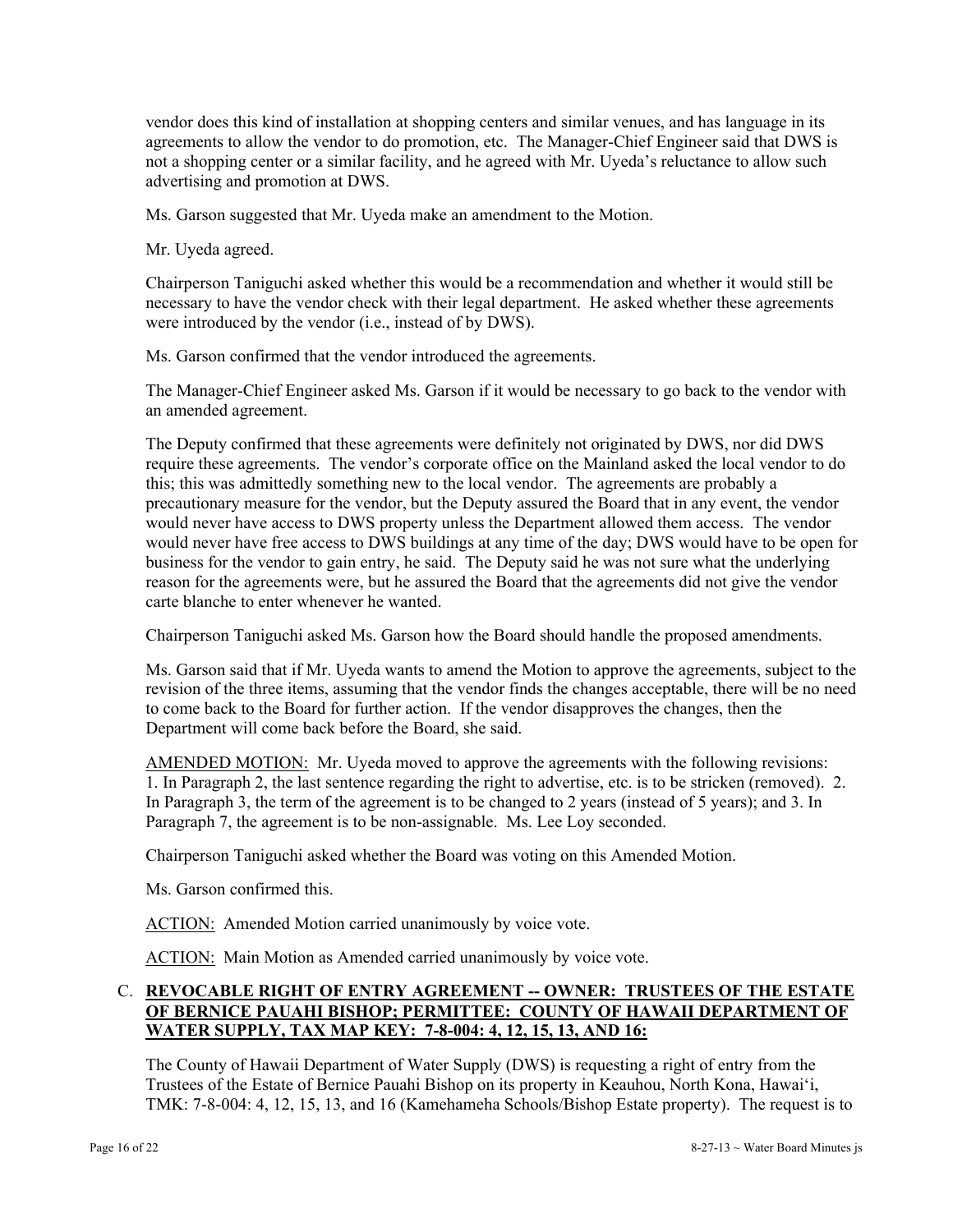allow DWS to proceed with its due diligence for the planning of the construction of a storage tank and waterline on the said Kamehameha Schools/Bishop Estate Property.

The Manager-Chief Engineer recommended that the Water Board approve the Revocable Right of Entry Agreement, and authorize the Chairperson or Vice Chairperson to execute the agreement subject to the approval as to form and legality of the Office of the Corporation Counsel.

MOTION: Mr. Robinson moved to approve; seconded by Mr. Arikawa.

The Manager-Chief Engineer said that about a year ago, Kamehameha Schools (KS) granted DWS permission to pursue design of a production well on one of the wells that KS owned just mauka of the Māmalahoa Highway in Kona. As DWS does its due diligence with its design consultants, this security Right of Entry from KS was needed. KS has lessees in the area, and KS wants to make sure that its lessees are not affected by DWS's entry on to the property to do due diligence to design the well.

ACTION: Motion carried unanimously by voice vote.

## D. **AD HOC COMMITTEE PURSUANT TO HRS SECTION 92-2.5(B) TO PRESENT, DISCUSS AND/OR NEGOTIATE FOR LEGISLATION REGARDING THE PLACEMENT OF SUCH LIENS ON REAL PROPERTY FOR NON-PAYMENT OF WATER BILLS:**

The Ad Hoc Committee is exploring legislation pursuant to HRS Section 92-2.5(B) which would allow the placement of an automatic lien on property for non-payment of water bills. Ad Hoc Committee chairperson, Mr. Rick Robinson and his Committee will present, discuss, and/or negotiate for such legislation with any necessary person including, but not limited to, any water or wastewater department or division of any county, and/or with any legislators in the State of Hawai`i.

The Ad Hoc Committee is also exploring a revision of the Department of Water Supply Rules and Regulations to hold a property owner responsible for any water bill for water service to such property, whether or not the property owner resides on the property; and that no water service will be granted to such property until all such delinquencies are paid or other agreement is reached.

Mr. Robinson said the Committee has yet to meet, and therefore there was no report today. He had appointed Ms. Lee Loy and Mr. Uyeda to the Committee.

### E. **AD HOC FINANCE COMMITTEE REPORT:**

Mr. Sumada said he had been working with DWS's software vendor on implementing the lock box cash receipts system. The water bill revisions are in place, and DWS is testing the payment file from the bank. The testing is taking longer than expected, and Mr. Sumada expects the payment file might not be completely in place until the end of the year. DWS has changed the water bill so that the remittance stub is on the bottom.

Chairperson Taniguchi noted that the revised bill will be able to go through the scanner consistently.

# F. **ENERGY MANAGEMENT ANALYST UPDATE:**

Ms. Myhre reviewed the highlights from the Quarterly Report she produced for the Board packets. Consumption has held fairly steady at about 1.55 billion gallons every two months. The Power Cost Charge (PCC) has also been stable the past few years, holding at around \$2.35 per 1,000 gallons, while the cost for energy has remained at about 38 cents per kilowatt-hour in 2011, 2012 and 2013, she said.

Non-revenue water, which includes leaks, theft, hydrant flushing, etc., has fluctuated because some of the Department's leak detection loggers have broken down. However, new loggers have been installed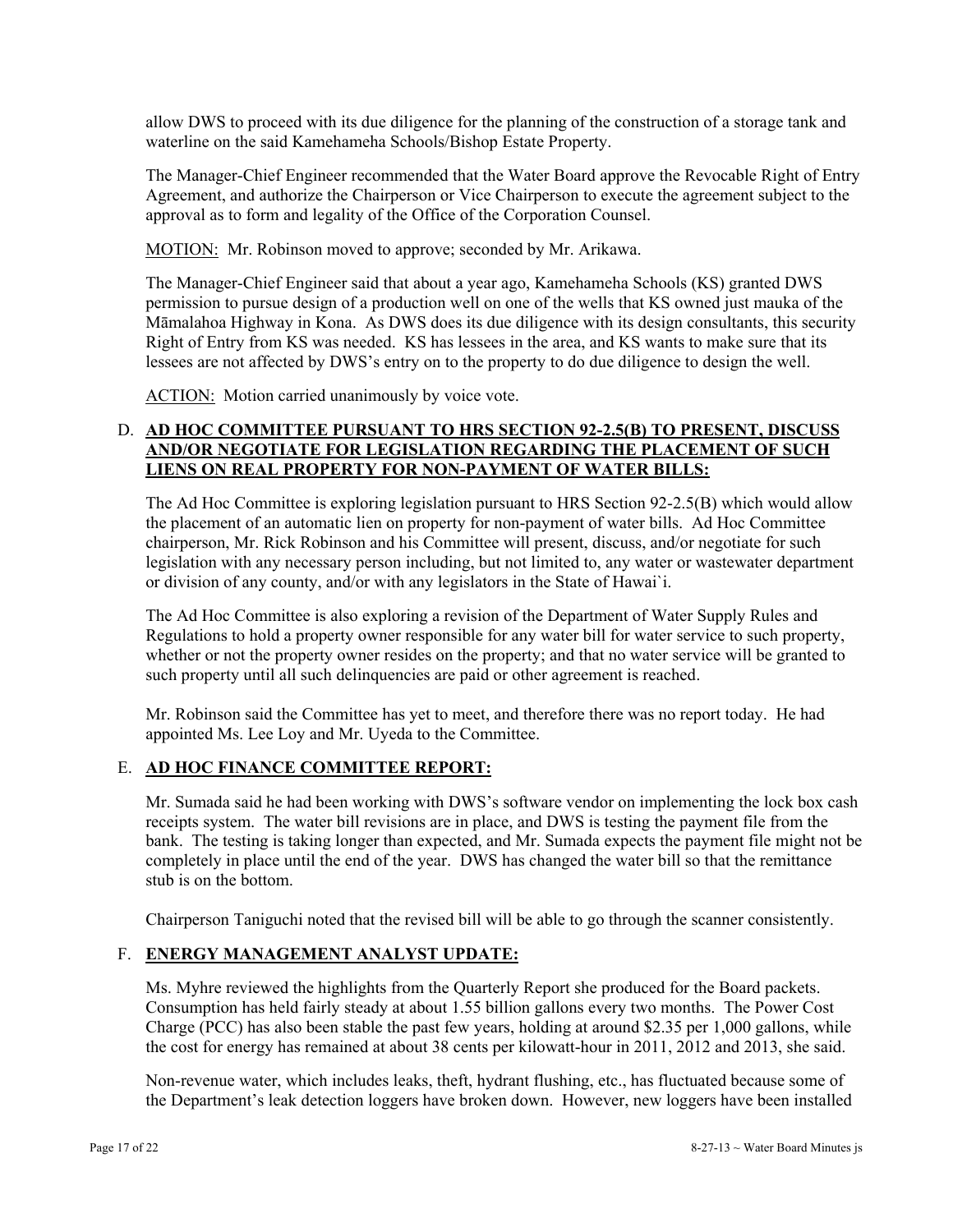this year to boost leak detection efforts, she said. Ms. Myhre noted that leak detectors have a lifespan of about five years, but DWS is getting about seven years out of its loggers, thanks to maintenance.

Regarding hydro-generator output, the output for FY2013 was a little lower than the previous fiscal year, because there was less water flowing through the Kaloko system, when the Palani Transmission Line was brought on-line. The other key reason for lower hydro-generator output was because the Waimea hydro-generator underwent repairs for about three months. Both hydro-generators are now online, but the Kaloko hydro-generator's output varies with the flow of the water as it is regulated through the Palani Transmission Line. DWS is keeping close track of that, Ms. Myhre said.

Regarding the Department's Rider M contracts with HELCO, DWS is averaging about \$21,200 a month in demand savings. This figure is a little lower than the last few years, due to some well repairs in Kona that necessitated DWS turning on its pumps during HELCO's peak demand period of 5:00 p.m. to 9:00 p.m. (When this happens, DWS forfeits Rider M discounts from HELCO it would normally get for refraining from pumping during peak hours.)

On the Lālāmilo Windfarm project, DWS hopes to finalize the Power Purchase Agreement (PPA) with the contractor next month. If everything goes smoothly, the PPA will go before the Board at the September meeting, Ms. Myhre said.

Mr. Uyeda asked how much non-revenue water DWS has a year on average.

Ms. Myhre said it is 1.6 billion gallons every two months, multiplied by six.

Mr. Uyeda said that translates into about 20 percent non-revenue water; he said that is a pretty large amount.

Ms. Myhre said the average for the United States as a whole is about 15 percent. At 20 percent, DWS comes in more than the national average, but it used to be worse.

Mr. Uyeda asked how DWS compares with the other water departments in the State.

Ms. Myhre said it was pretty comparable with the other counties, due to the age of DWS's pipes.

Mr. Robinson noted that non-revenue water amounts to about 10 billion gallons a year. He asked whether it was considered as "pumped from the ground" or "delivered."

Ms. Myhre said it was pumped from the ground.

Mr. Robinson drew the distinction between water that was delivered but not pumped (i.e. spring water, etc.) under the influence of gravity, and water that was physically pumped. He asked whether the water that was not pumped could mean that there actually was more than 10 billion gallons of non-revenue water.

Ms. Myhre said that what she referred to as *non*-revenue water was deepwell volumes minus consumption. She noted that *revenue* water, (i.e., water that is billed), is consumption.

Chairperson Taniguchi said that therefore, the difference is the water that is not accounted for.

Mr. Robinson asked whether DWS considers all water that is delivered to be "pumped water."

Ms. Myhre said no.

Mr. Robinson said that in that case, the 10 billion gallons is just the pumped part of the water; there would be more water that would be delivered over and beyond that, such as spring water.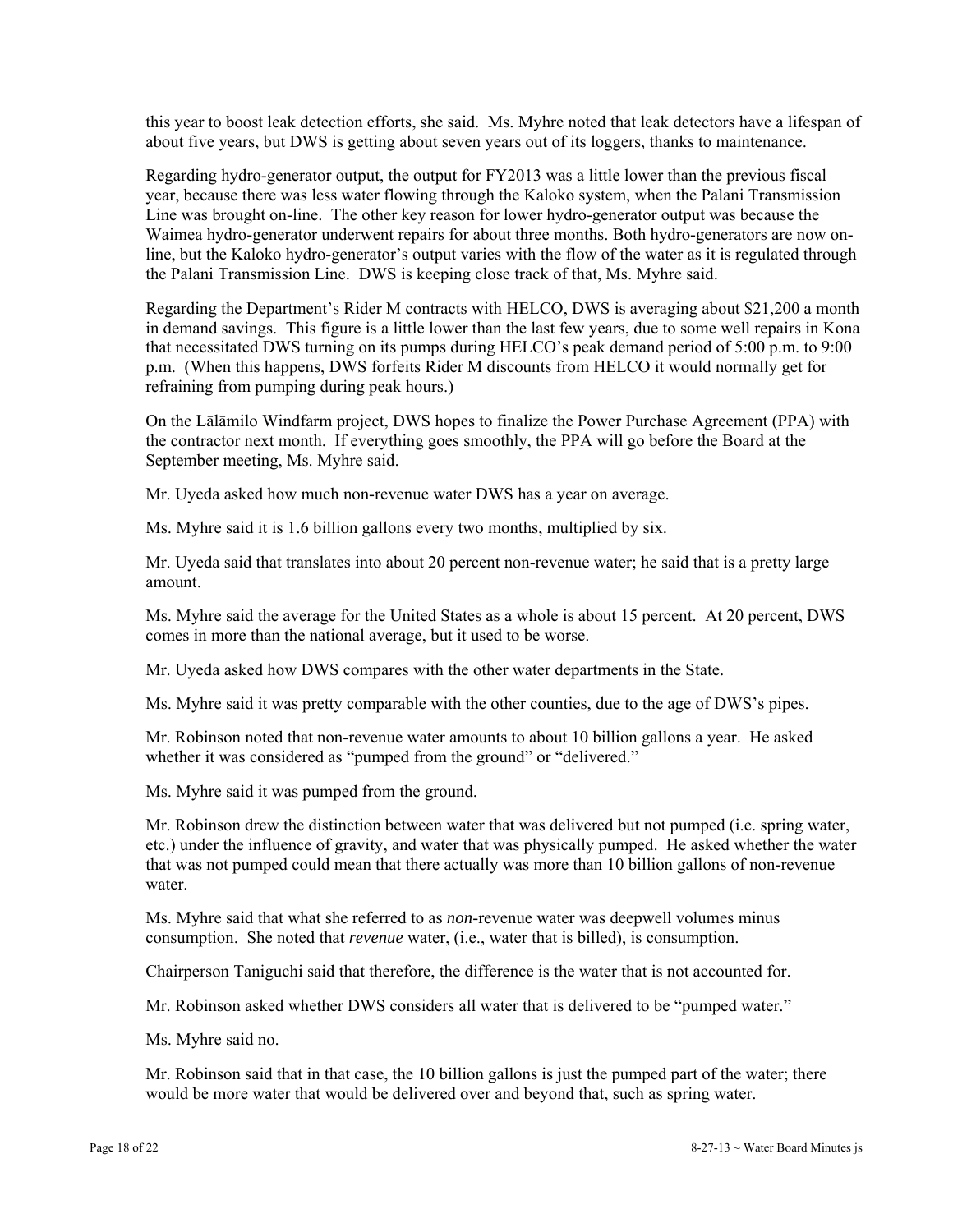Ms. Myhre said no, it does include spring water; it is all water because Ms. Myhre takes into account the spring water and the water from the treatment plant, together with all produced water. It is all source production, she said.

The Manager-Chief Engineer said that maybe DWS should revise the term of "pumped water" to *"produced water"* instead.

Chairperson Taniguchi said maybe it should be "total water production."

### G. **MONTHLY PROGRESS REPORT**:

Mr. Uyeda drew the Department's attention to a U.S. Fish and Wildlife Service proposal regarding designations of additional critical habitat mainly in the North Kona area. DWS currently has a draft Environmental Assessment (EA) on its Hinalani project in North Kona, which might fall within this proposed critical habitat area, Mr. Uyeda said.

Mr. Inaba said he would double-check the status on the EA, which he believed had been resubmitted.

Mr. Uyeda said that in the course of understanding this process, he learned that Fish and Wildlife is using submitted EA's and Environmental Impact Statements (EIS's) to determine future critical habitat areas, regardless of whether an area has endangered plant or animal species living there. He noted that the County is dealing with this issue regarding its Kealakehe Regional Park, which is now being proposed as a critical habitat.

The Manager-Chief Engineer said yes, DWS is aware of the situation. The critical habitat issue arose when the State proposed that the new Judiciary building to be built across the street from the West Hawai'i Civic Center in Kona. The State is now looking for another piece of property elsewhere to house the Judiciary.

Mr. Uyeda suggested that DWS needs to double-check to make sure the Hinalani project will be feasible vis a vis the critical habitat issue, before spending a lot of money on the project.

The Manager-Chief Engineer said the Department will confirm that.

Mr. Robinson asked why the Kohanaiki and Palamanui projects are not listed on the Monthly Progress Report.

The Manager-Chief Engineer said that was because they are not DWS projects.

Mr. Robinson asked whether they were in fact private projects, whereby DWS is just the recipient of the water.

The Manager-Chief Engineer confirmed this. He said that DWS is inspecting the projects, which eventually will come into the DWS system; DWS has an inspector at the projects.

Mr. Inaba said that the waterline is currently being installed, and the tank is being built.

Mr. Robinson asked whether the construction of the Wai'aha system would also be subject to DWS inspection, and whether DWS would approve the plans. He asked whether DWS would take over the system when it is done.

Mr. Inaba confirmed all of this; DWS stays pretty closely involved with the larger projects.

Mr. Robinson quipped that it is much better when somebody else does the construction.

# H. **REVIEW OF MONTHLY FINANCIAL STATEMENTS:**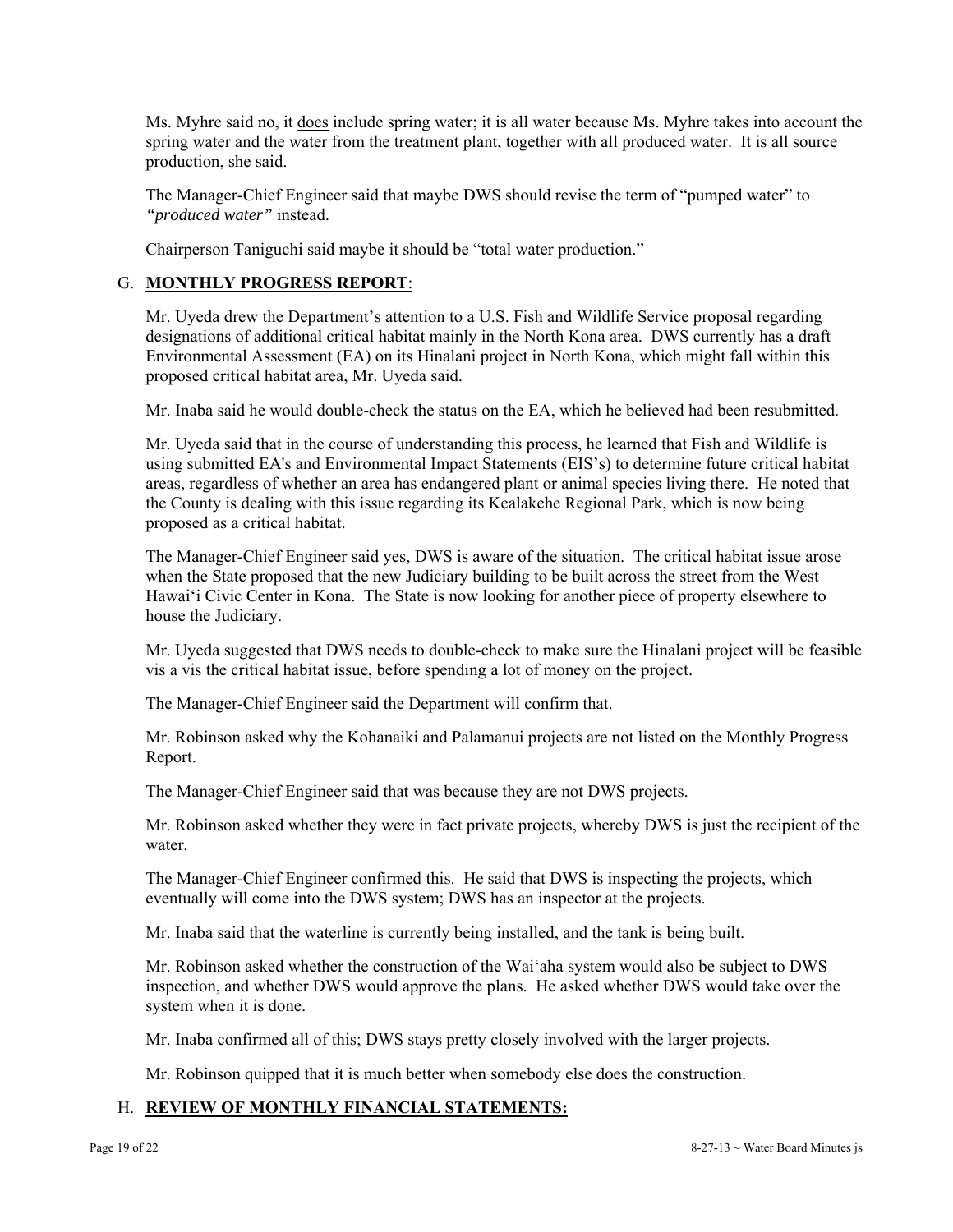Chairperson Taniguchi noted that since July is the first month of the new fiscal year, the balance sheet was not available this month; the balance sheet will be available ahead of the next meeting.

## I. **MANAGER-CHIEF ENGINEER'S REPORT:**

The Manager-Chief Engineer will provide an update or status on the following:

- 1) Pu'ukala/Kona Ocean View Properties Subdivision Improvement District Update DWS is in the process of executing all of the relevant documents, including the bond. There is a lot of red tape, but DWS expects the contractor to break ground in October or November.
- 2) Kamehameha Schools/Kamehameha Investment Corp. (KIC) Development Plans Update The Manager-Chief Engineer noted a KS/KIC project just mauka of Kahalu'u Beach Park is currently under review by the Planning Department; DWS has a water commitment for this project. Elsewhere in the area, KS last year tore down the Keauhou Beach Resort, and it is not clear what will happen regarding the water commitments there. KS will retain some of the water usage for the property, but will be coming back to the Board to reallocate some of the water usage to other properties that KS owns in the Keauhou area.
- 3) Queen Ka'ahumanu Highway Widening Project Update Mr. Sal Panem and Mr. Sterling Chow did not want to appear before the Board to provide an update today. DWS is happy to have negotiated down the price with Goodfellow Brothers, and negotiations continue. The important thing is that DWS is still part of the project, and the additional cost to DWS for the redesign will be handled through the contingency amount that DWS provided back in 2010.
- 4) Kaloko Heights Water Commitment Deposit Update DWS and attorney Mr. Steve Lim are in discussions regarding this issue; there are no ongoing problems. If necessary, this issue may come before the Board again.

Returning to Item No. 3, Mr. Greenwell asked whether the Queen Ka'ahumanu Highway Widening Project was a done deal. The Manager-Chief Engineer said it was best if DWS kept the Board updated on the redesign and construction work. He said that such updates would be necessary so long as the stockpile of pipes for the project remains at the bottom of the Kealakehe Parkway.

Mr. Uyeda noted that the project had a design piece, and a construction change order; he asked where the construction change order was. The Manager-Chief Engineer said that until the design is completed, DWS will not see the additional costs for construction. If indeed additional construction money is needed, DWS will probably come back before the Board; it will be subject to the completion of the design, he said. The Deputy noted that this project will remain on the Department's C.I.P. spreadsheet, and therefore this project is always available for discussion.

- 5) Waikoloa Reservoir No. 1 Update -- DWS wanted to discuss the repairs and funding with State Civil Defense and the Federal Emergency Management Agency (FEMA), but a scheduled telephone conference call was cancelled on the day of the near-miss by the recent hurricane. DWS is now trying to reschedule that conference call. Mr. Inaba noted that the FEMA point person handling this project has recently been assigned elsewhere, so DWS is trying to arrange a meeting with the new FEMA person. The Manager-Chief Engineer said that hopefully this project can soon go out to bid. Mr. Greenwell asked whether right now it was a matter of rescheduling the meeting. Mr. Inaba said DWS wants to discuss the project with FEMA because DWS needs to extend the time period; DWS is also not happy with the funds that FEMA is proposing, and so DWS is requesting additional funds. He said it was no easy feat to get everybody to agree to a date for the teleconference.
- 6) Parker Well Repairs Update The contractor is on-site, and the work is proceeding on schedule. The Manager-Chief Engineer noted that DWS monitors storage reservoir levels. He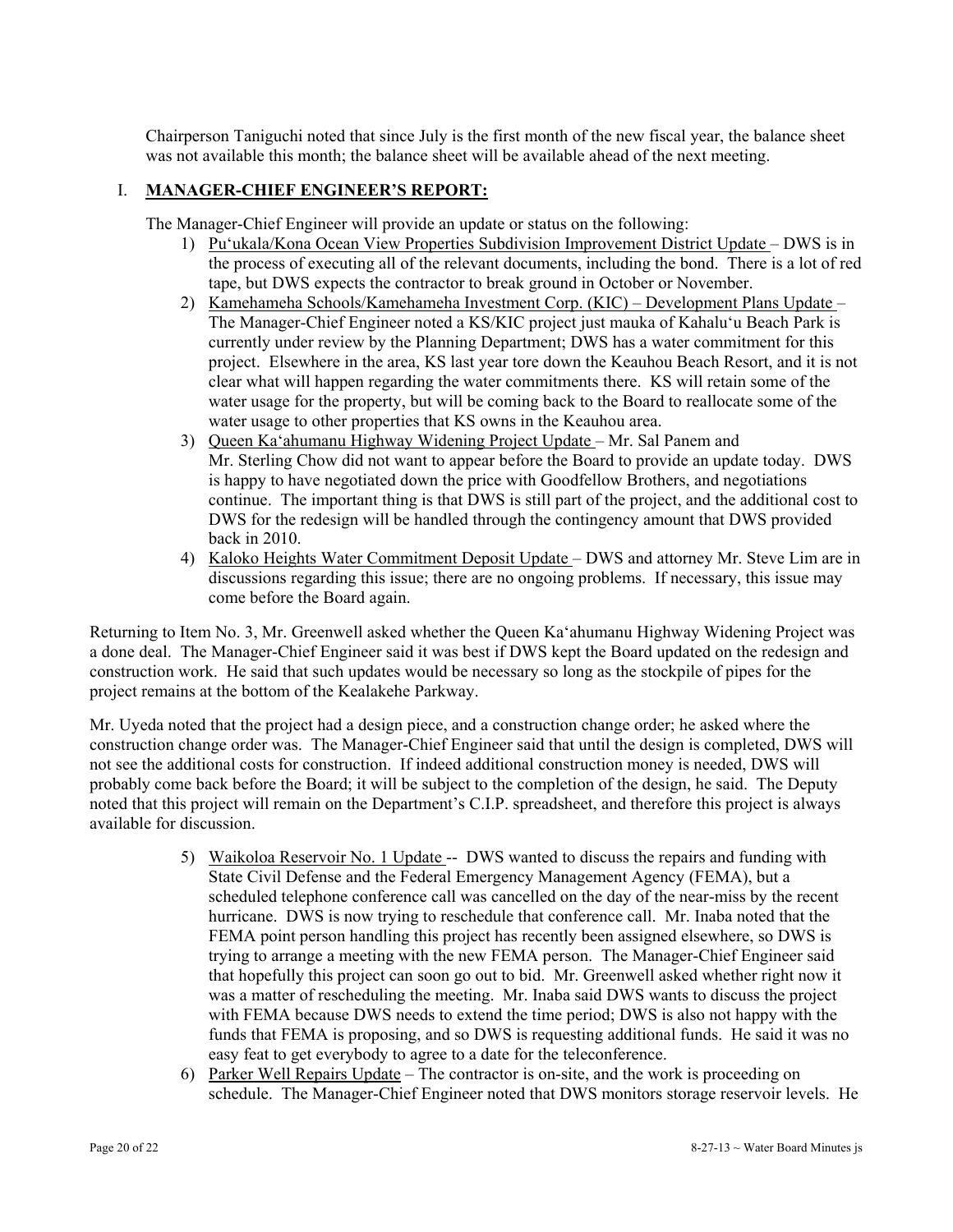showed the Board a chart indicating fluctuation in the water storage levels, with levels way down during the drought of 2007. Right now, storage levels are satisfactory, and will remain so, as long as there are inflows. DWS can rely on its Waimea well, which is still producing, even if the Treatment Plant fails to produce.

Mr. Robinson asked about the water commitments regarding KS's two now-demolished hotels, the Kona Lagoon Hotel (with its 464 rooms) and the Keauhou Beach Resort (with 312 rooms). He assumed that the water commitments were probably 10 percent above that; this represents a pretty sizeable block of available water. The Manager-Chief Engineer said the recent newspaper article alluded to such water commitments as being over and beyond the number of hotel rooms. He said that the reallocation of the Keauhou Beach hotel water usage probably will not be through the former hotel properties; the reallocation will be to some other KS properties. Mr. Robinson noted that KS also had three wells in the upper portion of Keauhou; the right of entry granted today gave access to one of those wells. The Manager-Chief Engineer confirmed this. Mr. Robinson said that there are still two more wells up there. The Manager-Chief Engineer confirmed that KS still has two more wells that could be developed, but to develop those wells would require extensive construction of transmission infrastructure.

Mr. Greenwell asked about the status of the access issue between the pastor of Mauna Ziona Church in Kona and the Department. The Manager-Chief Engineer said it was status quo; DWS continues to be vigilant to ensure nothing happens.

> their policy. However, the situation appears deadlocked at this point. Mr. Arikawa asked 7) Public Information and Education Specialist Update – DWS issued Waiākea Uka emergency repair messages via Civil Defense notification, emails, text and radio, and by postings to online news sites. Ms. Aton noted that there is an increasing focus on on-line news sources, and she mentioned the need to equip DWS supervisors in the field with cameras, etc. to provide timely updates. A news article in the August 26 edition of West Hawai'i Today contained erroneous statements about DWS water quality in the Kahalu'u service area; DWS was working on a correction. A newspaper article regarding the Veterans Administration (VA) policy to exclude homes on catchment systems from its loan program spurred an exchange of questions between the Mayor's Office and DWS, Ms. Aton said. DWS participated in an eight-hour table-top exercise training, where the Department and other water departments worked together on emergency water response in the event of a protracted emergency situation. Mr. Robinson asked about the new VA policy regarding homes on catchment. Ms. Aton said the VA changed its mortgage financing policy, to exclude homes on catchment systems. This change in policy was triggered by a statement on the DOH website; this change in policy is having a huge impact on veterans living in areas that have catchment. The Manager-Chief Engineer said that catchment is not within DWS's jurisdiction; the only reason that DWS is hearing about this issue is because it involves water. People point fingers at DWS and demand that the Department take action when an issue is water-related, but in this case, DWS has no jurisdiction over this issue. Ms. Aton said this issue is not within DWS's purview; individual catchment systems are not regulated by DOH, either. DOH issued a set of guidelines regarding the proper installation of catchment systems, with the suggestion that the VA fold this into whether the issue for DOH was potability versus non-potability; it is beyond DOH's control so maybe that was why the VA rejected catchment, he added. The Manager-Chief Engineer said that basically it is a concern about providing potable water for these homes, and the DOH does not monitor individual catchment systems. Chairperson Taniguchi said it was not really in DWS's purview. Ms. Aton noted that the provision of water spigots in areas that are largely on catchment goes some way towards providing municipal assistance to the community drinking water supply.

# J. **CHAIRPERSON'S REPORT:**